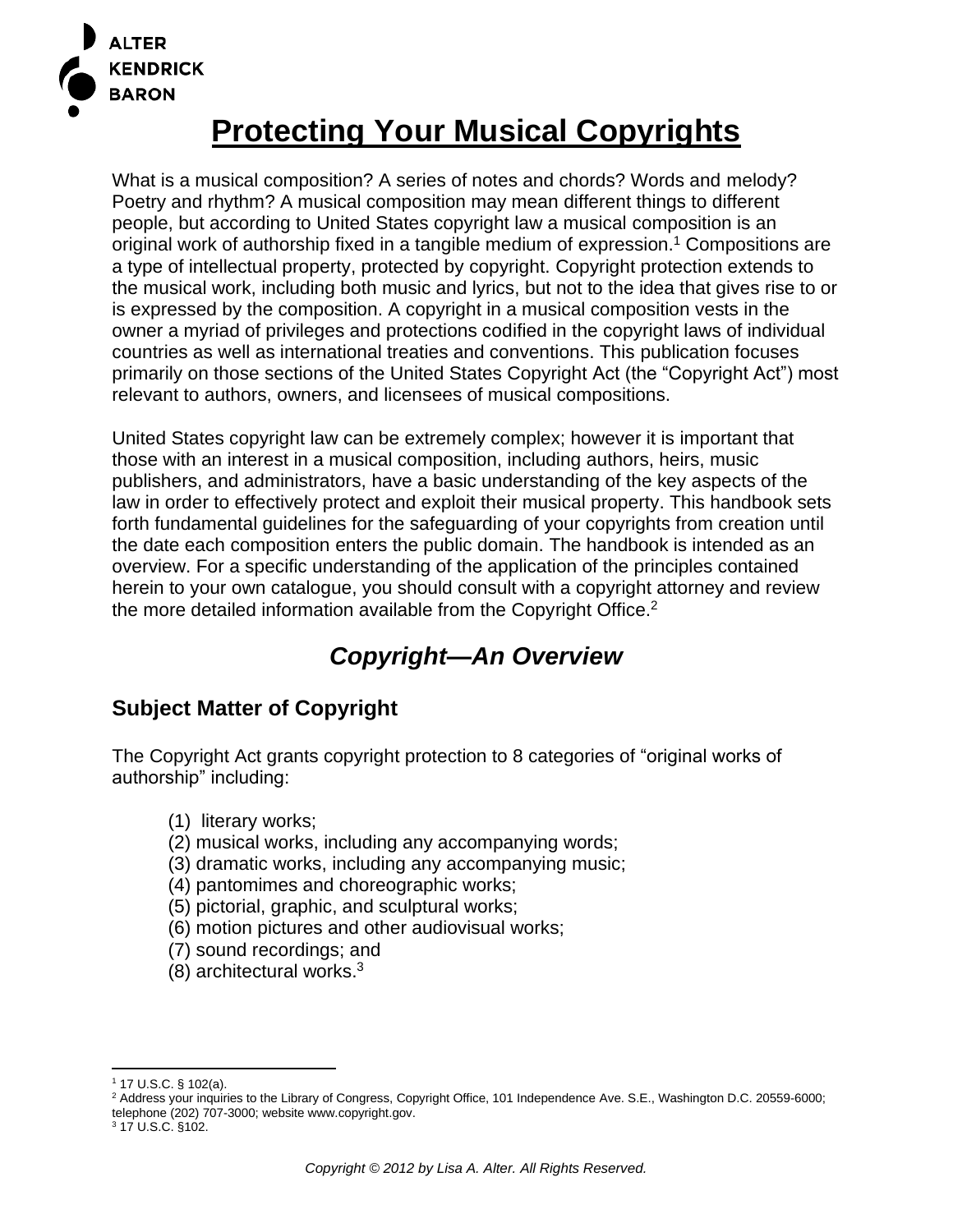

### **Sound Recordings**

Sound recordings created before February 15, 1972 are not subject to federal copyright protection. Pre-February 15, 1972 sound recordings are typically protected under state statutes and common law. Sound recordings fixed on or after February 15, 1972 are protected under the Copyright Act. These sound recordings enjoy copyright protection that is distinct from the protection accorded to the individual compositions embodied in the sound recording. A transfer of rights in a sound recording does not convey rights in the compositions or other copyrighted works embodied in the sound recording.<sup>4</sup>

### **Authors of Copyrighted Works**

The term "author" is not expressly defined in the Copyright Act, other than with respect to works made for hire (where the employer is deemed to be the author).<sup>5</sup> While it is generally understood that the author of a book is a person or persons who wrote the words and/or illustrated the book, and the author of a composition is the person or persons who wrote the music and/or lyrics, there is debate over who constitutes the author(s) of a sound recording.

### **Copyright Ownership**

Copyright ownership of a work vests in the author or authors of the work upon its creation.<sup>6</sup> Authors of joint works are co-owners of the copyright. Authors of works contributed to collective works own the copyright only in their contribution, which is distinct from the copyright in the collective work as a whole. In the case of a work made for hire, absent an agreement to the contrary, the employer will own all rights in the work. 7

#### **Joint Works**

In the United States, a composition written by two or more authors is generally deemed to be a "joint work," which is defined as "a work prepared by two or more authors with the intention that their contributions be merged into inseparable or interdependent parts of a unitary whole."<sup>8</sup> Ownership of joint works is presumed to be shared equally by the authors, absent an agreement to the contrary. Each author of a joint work is free to enter into a nonexclusive license for the entire work, provided that the author issuing the license accounts to his or her coauthor(s). In some cases, co-authors enter into an agreement among themselves, agreeing to work cooperatively in issuing licenses. As a practical matter, licensees of music publishing rights often insist on obtaining approval on behalf of each author of a work even if the grant of rights is non-exclusive.

<sup>4</sup> 17 U.S.C. §202.

<sup>5</sup> 17 U.S.C. §201(b).

<sup>6</sup> 17 U.S.C. §201(a).  $7$  17 U.S.C. §201(b).

<sup>8</sup> 17 U.S.C. § 101.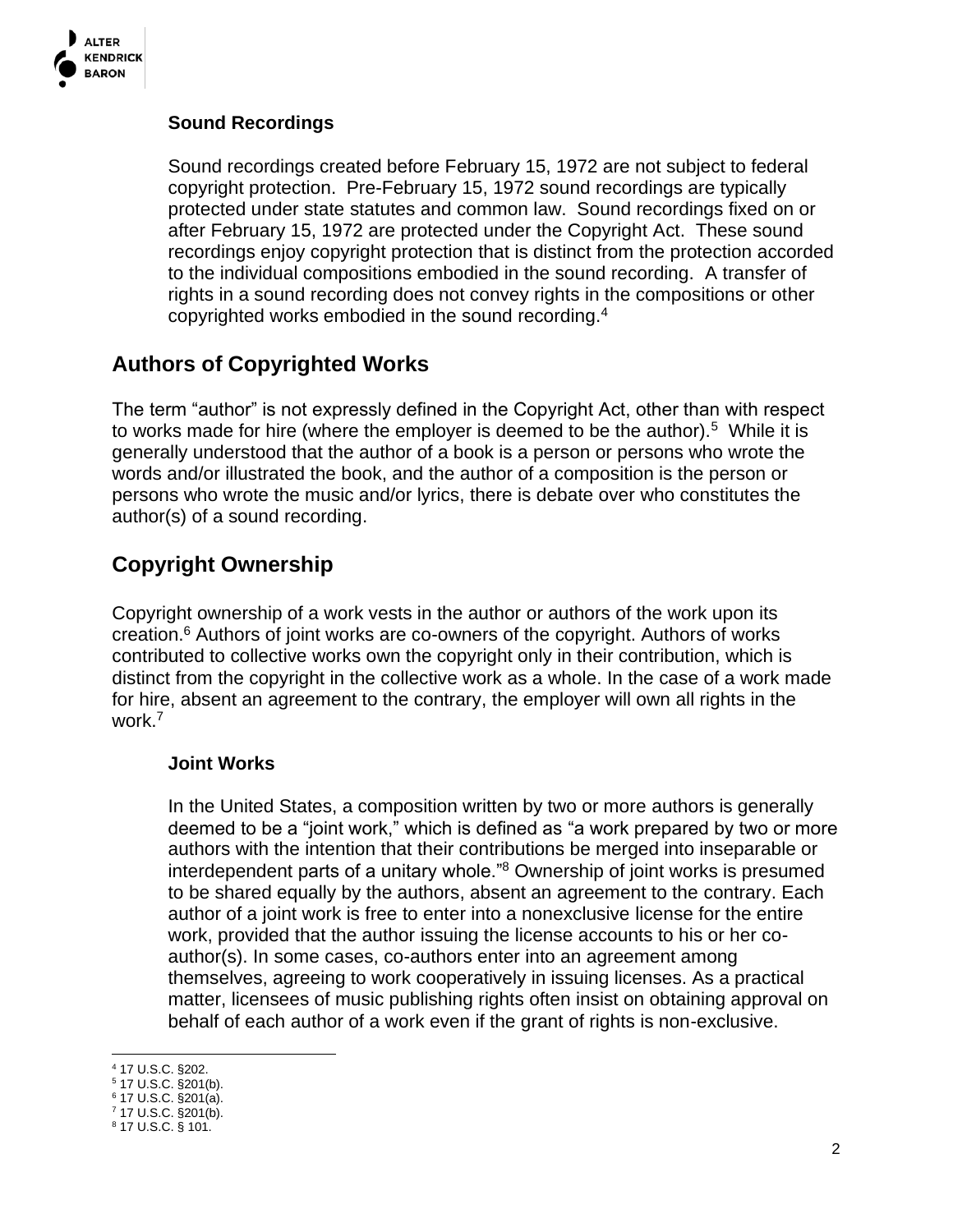

### **Scope of Copyright Ownership**

Section 106 of the Copyright Act<sup>9</sup> lists six exclusive rights of the copyright owner, which include the rights:

(1) to reproduce the copyrighted work in copies or phonorecords;

(2) to prepare derivative works based upon the copyrighted work;

(3) to distribute copies or phonorecords of the copyrighted work to the public by sale or other transfer of ownership, or by rental, lease, or lending;

(4) in the case of literary, musical, dramatic, and choreographic works, to perform the copyrighted work publicly;

(5) in the case of literary, musical, dramatic, and choreographic works, pantomimes, and pictorial, graphic or sculptural works, including the individual images of a motion picture or other audiovisual work, to display the copyrighted work publicly; and

(6) in the case of sound recordings, to perform the copyrighted work publicly by means of a digital audio transmission.<sup>10</sup>

### **Transfer of Copyrights**

Copyright ownership may be transferred through assignments and contracts made by the original or subsequent copyright owner, or may be bequeathed by will. If an author or current copyright owner passes away leaving an estate that includes works under copyright, ownership will pass either to the beneficiary designated in the author/owner's will or, if there is no will, to the author/owner's legal heirs.

<sup>9</sup> 17 U.S.C. §106.  $10 \,$  *Id.*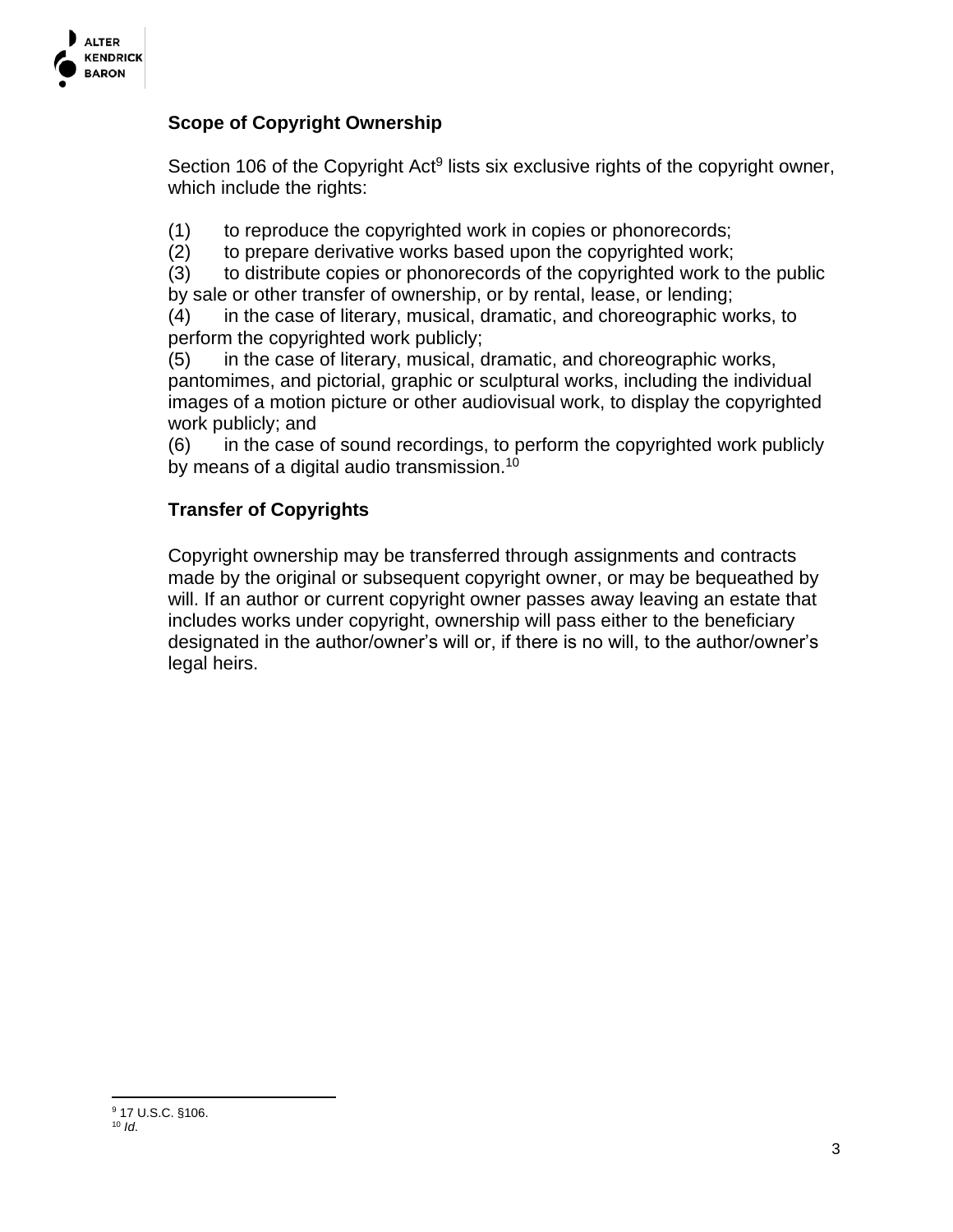

## *Works Made For Hire*

### **What Are Works Made For Hire?**

Works made for hire are works of authorship that are deemed to be created by an employer (who may be an individual or an entity) although the actual act of creation is done by one or more other individuals. According to case law, pre-1978 works made for hire are works prepared by an employee within the scope of his or her employment. The work made for hire status of works created on or after January 1, 1978 is determined based on the two-prong test outlined in the Copyright Act.<sup>11</sup> In order to qualify as a work made for hire, the work must:

- (1) be a work prepared by an employee within the scope of his or her employment; OR
- (2) be a work specially commissioned for use as a contribution to one of nine enumerated categories where the parties expressly agree in writing that the work shall be considered a work made for hire.

### **Works Prepared by An Employee Within the Scope of Employment**

The first prong of the work made for hire test has been the subject of judicial review. The case law indicates that the courts will evaluate "the hiring party's right to control the manner and means by which the product is accomplished."<sup>12</sup> In undertaking such an examination, the United States Supreme Court cited the following general agency criteria:

- The skill required;
- The source of the instrumentalities and tools;
- The location of the work;
- The duration of the relationship between the parties;
- Whether the hiring party has the right to assign additional projects to the hired party;
- The extent of the hired party's discretion over when and how long to work;
- The method of payment;
- The hired party's role in hiring and paying assistants;
- Whether the work is part of the regular business of the hiring party;
- Whether the hiring party is in business;
- The provision of employee benefits; and
- The tax treatment of the hired party.

#### **Works Specially Ordered or Commissioned**

<sup>11</sup> 17 U.S.C. §101.

<sup>&</sup>lt;sup>12</sup> Community for Creative Non-Violence v. Reid, 490 U.S. 730, 751 (1989).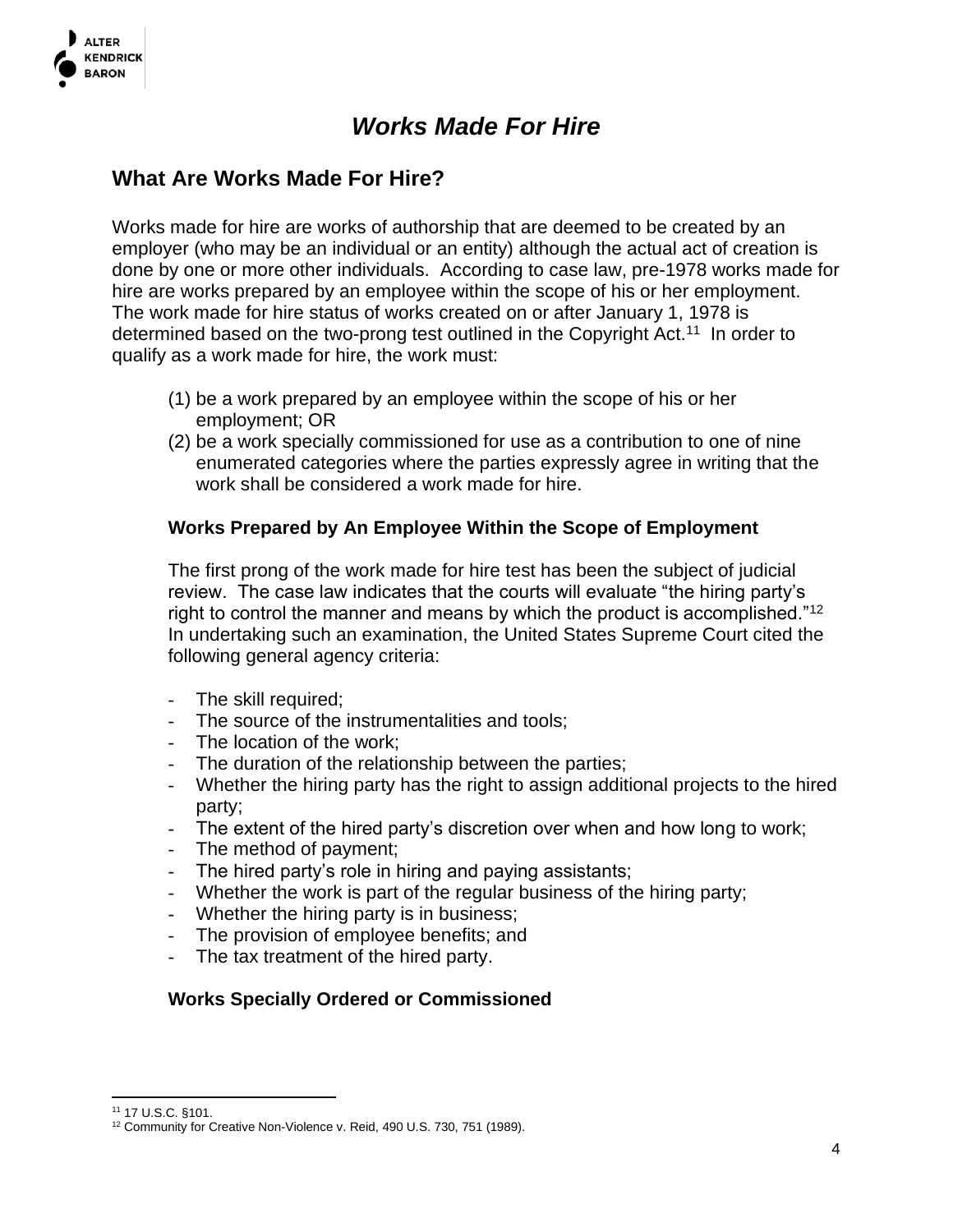

Under the second prong of the work made for hire test, a work specially commissioned for one of the following uses will be deemed a work made for hire provided that the parties agree in writing that the work is being prepared as such:

- As a contribution to a collective work;
- As part of a motion picture or other audiovisual work;
- As a translation;
- As a supplementary work;
- As a compilation;
- As an instructional text;
- As a test;
- As answer material for a test; or
- As an atlas.<sup>13</sup>

<sup>13</sup> 17 U.S.C. §101.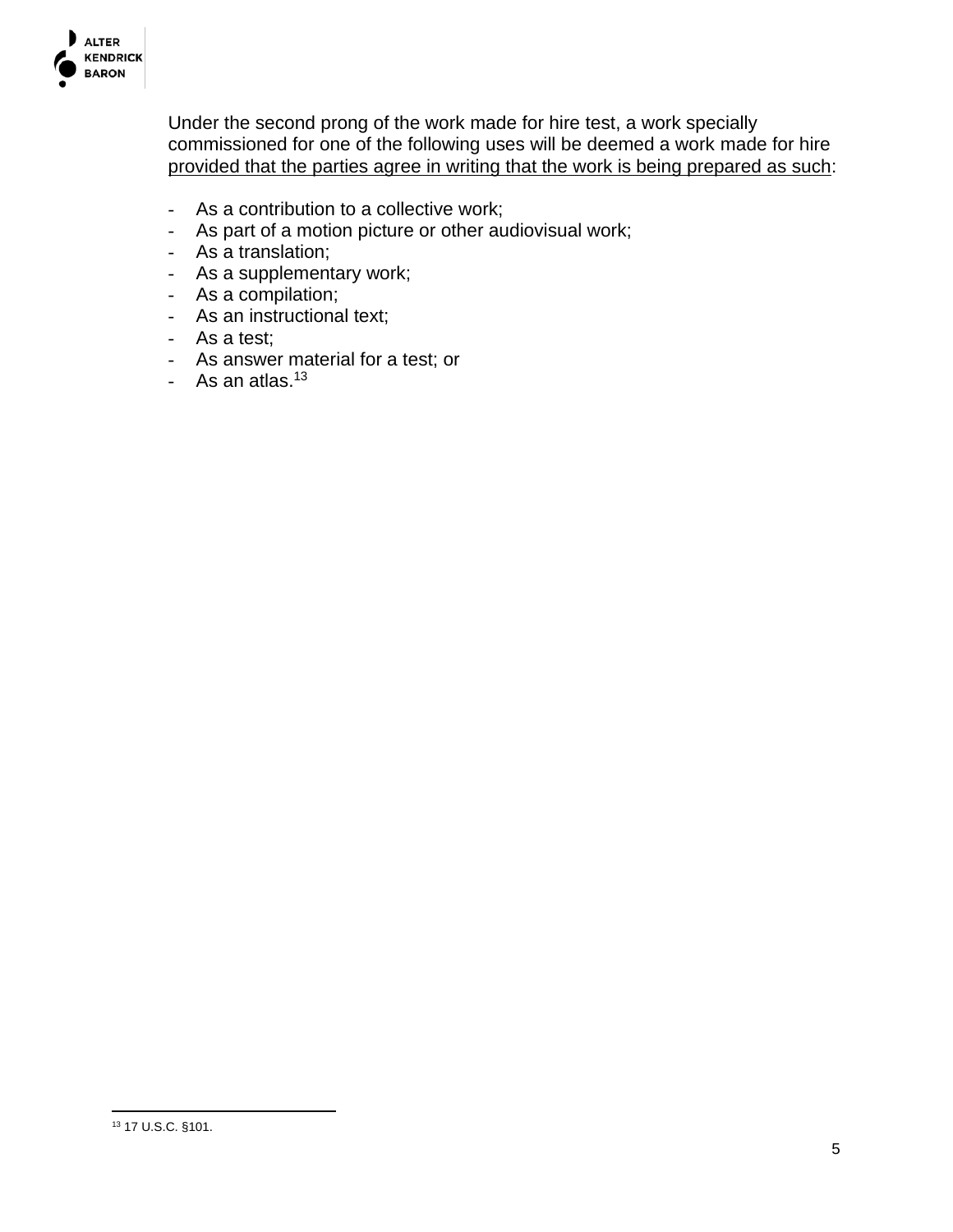

## *Music Publishing Rights*

### **What Are Music Publishing Rights?**

The broad bundle of rights that are associated with a musical copyright are known as "music publishing rights." These rights are not defined by statute but rather are terms recognized in the music industry. Similarly, the concept of the "writer's share" versus the "publisher's share" is based in practice, not law. Traditionally, 50% of the income derived from the exploitation of a composition is deemed to constitute the publisher's share and 50% the writer's share. Where the author assigns the copyright in the composition to the publisher, the publisher generally collects 100% of the income and, after deducting costs, remits the balance to the author. Other typical types of arrangements between authors and music publishers include co-publishing agreements, under which the copyright ownership is shared by the author (or heir) and publisher; administration agreements, under which the author (or heir) retains the copyright ownership and the publisher administers the rights; and co-administration agreements under which the author (or heir) retains the copyright ownership and co-administers the rights with the publisher. The performing rights societies have subscribed to the distinction between writer and publisher shares and allocate monies accordingly, usually paying the writer's share directly to the author or his/her heirs.

Music publishing rights are generally understood to include the following:

#### **Non-dramatic or "Small" Performance Rights**

- ♪ Non-dramatic or "small" performance rights include the rights to authorize non-dramatic performances of compositions over television, radio, and other electronic devices; online transmissions; and non-dramatic live performances.
- ♪ Small performance rights are administered by the performing rights societies. In the United States, these societies are ASCAP, BMI, and SESAC.
- ♪ Small performance royalties are divided equally between the writer and publisher.
- ♪ Royalties derived from the exercise of small performance rights are determined by a formula established by the performing rights society.
- ♪ Traditionally, authors were precluded from assigning or selling their writer's share of small performance rights. This is no longer the case, and in recent years a number of authors and heirs have included the writer's share of income, including public performance income, in the sale of their catalogues.

#### **Dramatic or "Grand" Rights**

- ♪ Dramatic or "grand" rights refer to the use of a song in a dramatic context (whether or not the song is originally written for a dramatic musical production). Note that there is no statutory definition of grand rights, and an issue may arise as to whether a particular usage constitutes the exercise of a grand, versus small, right.
- ♪ Grand rights are often withheld from grants of rights to the music publisher and are controlled directly by the author or his/her representatives. The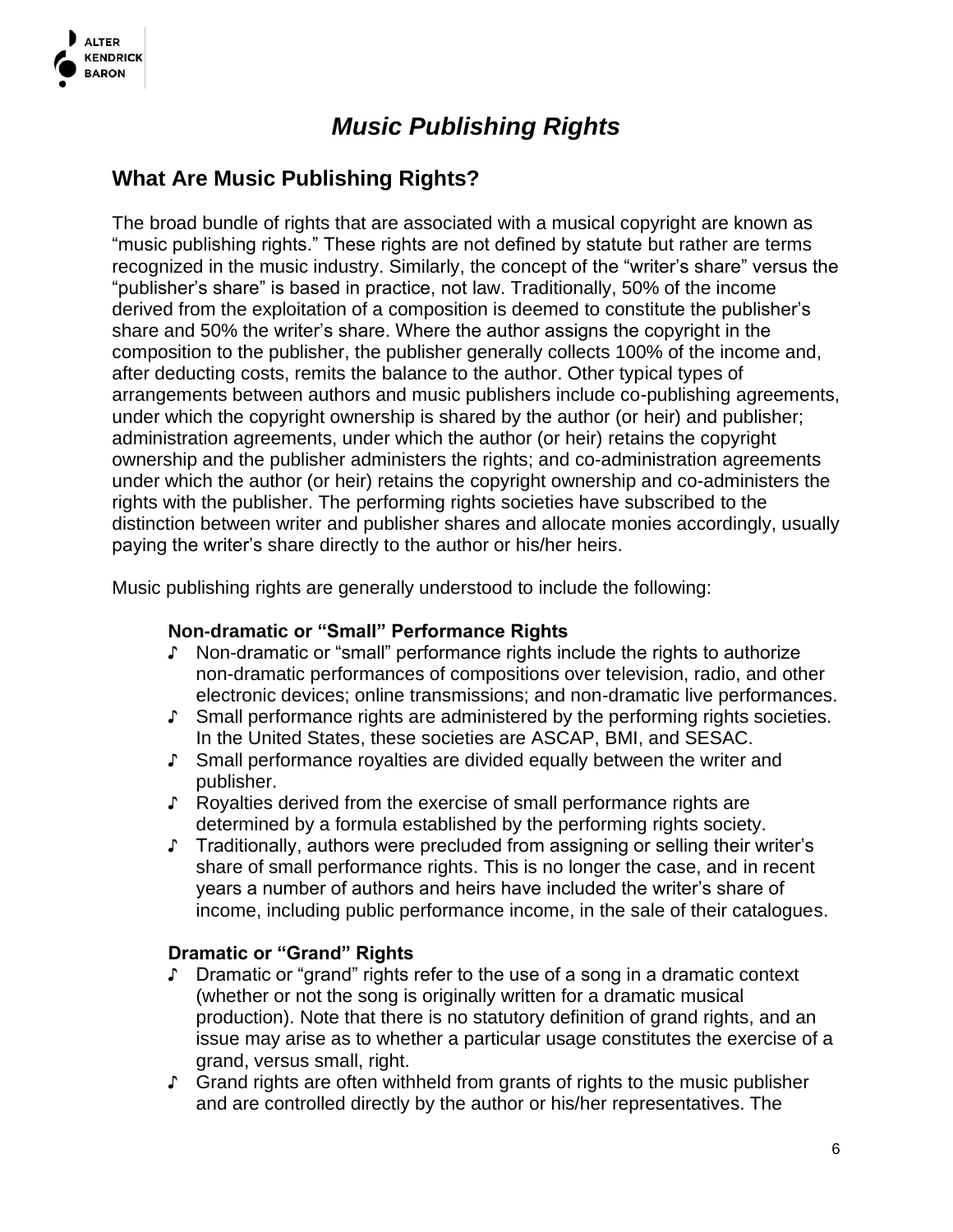

royalties derived from the exploitation of grand rights are typically in the form of a percentage of gross weekly box-office receipts or a flat per performance fee.

### **Synchronization Rights**

- ♪ Synchronization ("synch") rights are the rights to include the composition in an audio-visual production, such as a motion picture, television program, television commercial, home video, and DVD.
- ♪ Fees are generally in the form of one-time payments, although the arrangement can be a "stepped" deal (e.g., one fee for motion picture use and an additional payment for video rights). In addition, mechanical royalties will be payable if the song is included in a soundtrack album.

### **Mechanical Rights**

- ♪ Mechanical rights are the rights to include a composition in a sound recording. Once a song has been published, anyone can record it as long as the statutory mechanical license is obtained and the statutory fee paid.
- ♪ In the United States, many copyright owners authorize the Harry Fox Agency to issue mechanical rights licenses on their behalf.
- ♪ As of January 1, 2012, the statutory rate is 9.1 cents per composition or 1.75 cents per minute for songs over 5 minutes. This rate is subject to adjustments by the Copyright Royalty Board.
- ♪ Despite the statutory minimum, record companies will often insist on paying a rate that is less than the full statutory rate. A rate equal to 75% of the statutory rate is customary. This is true regardless of whether or not the songwriter has written all the songs on the album. Another common practice of the record companies is to limit the number of songs on a particular album for which the author is paid mechanical license fees even if the album contains a greater number of songs. Both the reduction in the mechanical rate and the limitation on the number of songs respecting which the record company will pay royalties is subject to negotiation.

### **Print Rights**

- ♪ Print rights are the rights to issue licenses for printed versions of the compositions, including single-song sheet music and folios.
- ♪ Print rights may be included in a general grant of rights to a third-party music publisher or may be licensed separately to a company whose primary business is the printing and sale of music.
- ♪ The fees payable to the songwriters for the exercise of print rights are typically based on a percentage of retail list price (12.5% is customary).

#### **Concert Rental Rights**

- ♪ Concert rental rights are the rights to perform works in public.
- ♪ Concert performance rights are generally covered by licenses issued by the performing rights societies. However, the rental of full orchestral scores and parts are typically handled by a concert rental agent.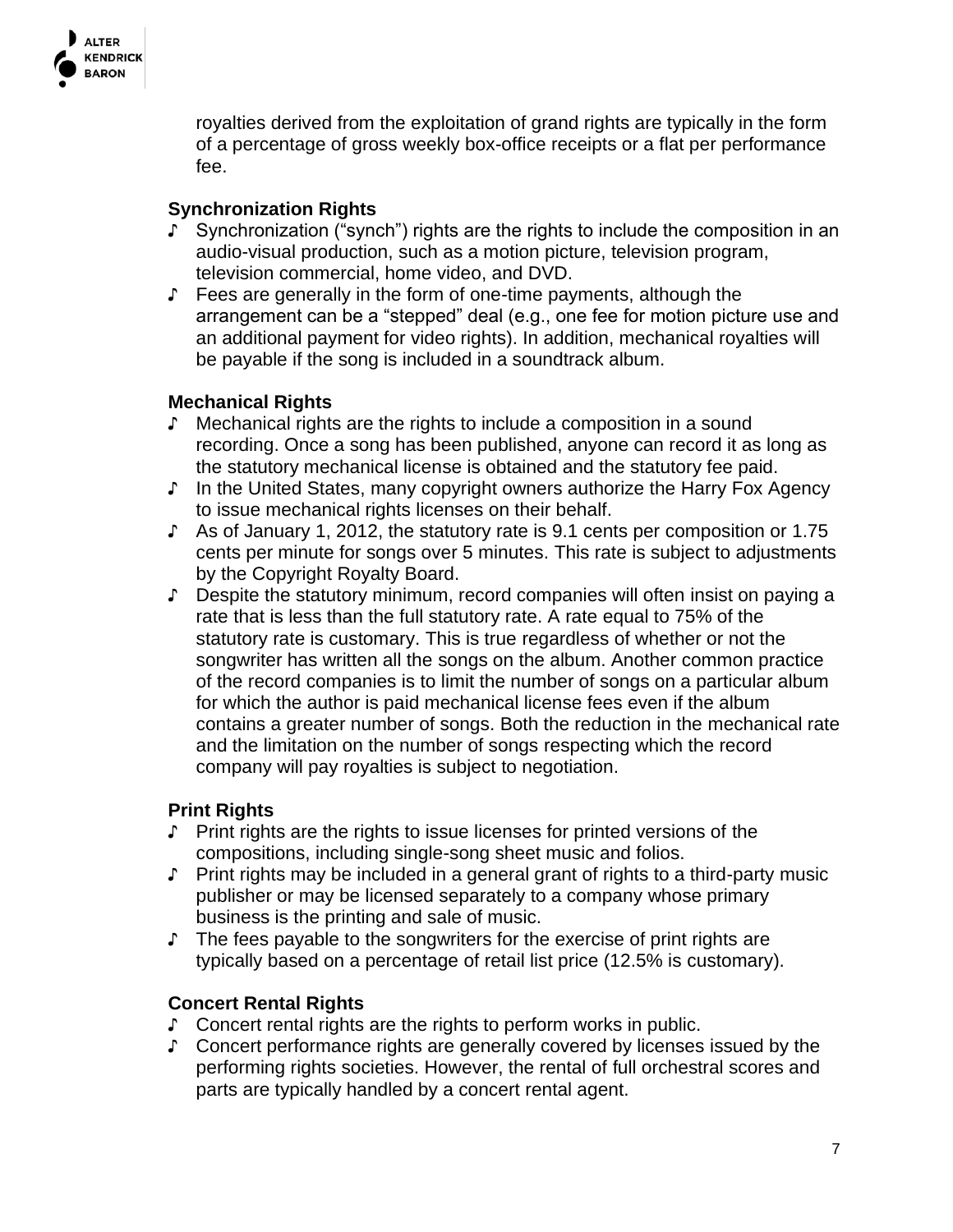

- ♪ It is customary for the concert rental agent to retain between 25% and 50% of the rental fees and remit the balance to the writer.
- ♪ Concert rental rights may be included in a general grant of rights to a thirdparty music publisher or may be licensed directly to a concert rental agent.

#### **New Media Rights**

- ♪ "New Media" is an evolving category of exploitation of musical copyrights.
- ♪ New Media rights include all rights not covered by the traditional modes of exploitation.
- ♪ New Media rights include digital performance and digital transmission of musical compositions by a variety of means, including digital downloads, ringtones, and interactive streaming.
- ♪ The use of a composition in a permanent digital download is recognized as a mechanical right. The Copyright Royalty Board has established that the current statutory rate for the mechanical reproduction of a composition in a permanent digital download is 9.1 cents per composition or 1.75 cents per minute for compositions over 5 minutes in length (the same statutory rate that applies to mechanical reproduction in physical phonorecords).
- ♪ The use of a composition in a ringtone is recognized as a mechanical right. The Copyright Royalty Board has established that the current statutory rate for the mechanical reproduction of a composition in a ringtone is 24 cents.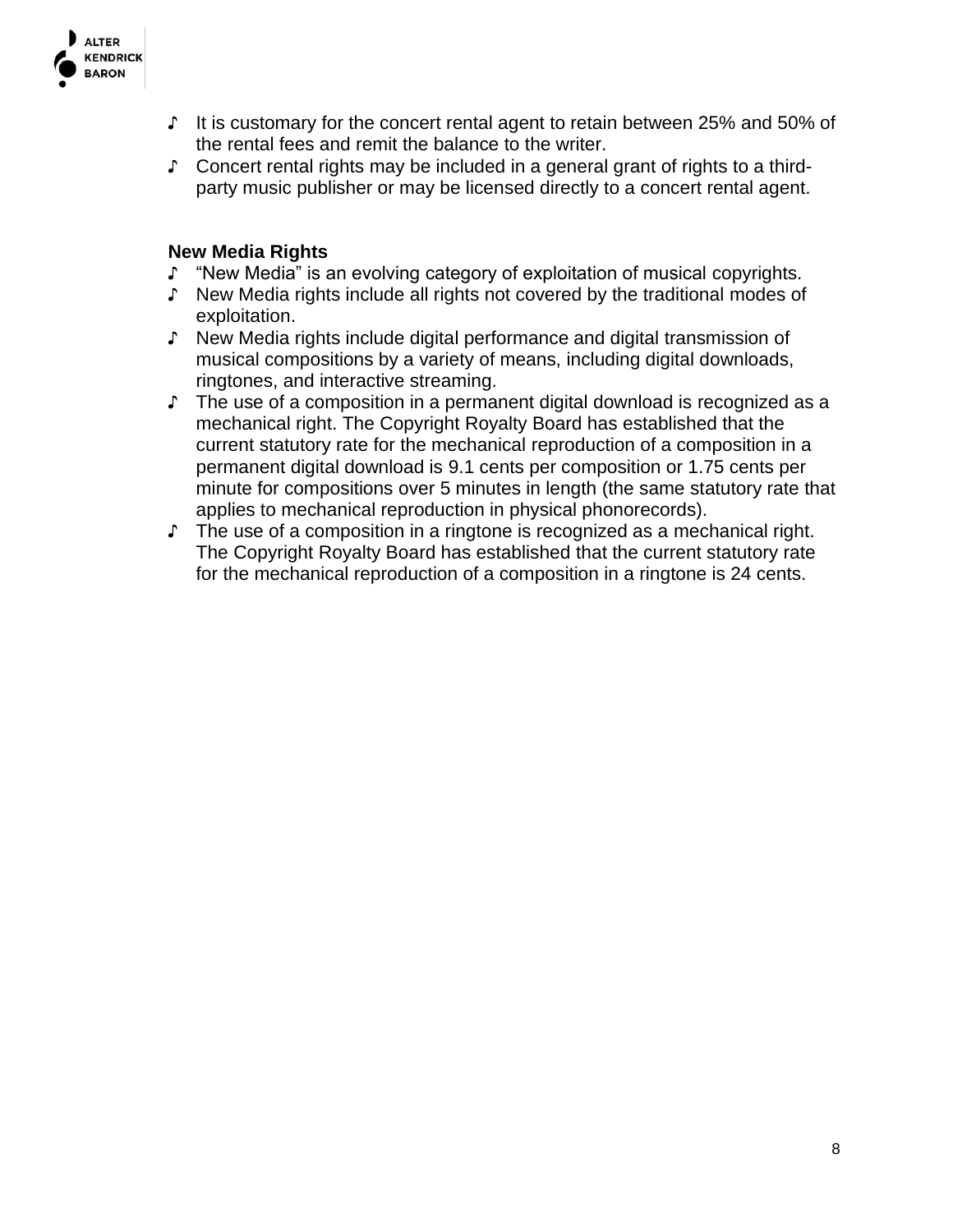

## *Copyright Duration*

### **Bifurcated Duration Provisions Under US Copyright Act**

The United States copyright law is unique in that the duration of the copyright differs depending on the date of creation of the work, as well as the date the work is initially registered or published.

### **Pre-1978 Works**

Works created and copyrighted (that is, registered or published) prior to January 1, 1978, are protected for 95 years from the date the copyright was originally secured (95 years from the earlier of the registration or publication). The 95-year period is divided into an initial term of 28 years and a renewal term of 67 years.<sup>14</sup>

Works created prior to January 1, 1978, that were neither copyrighted nor fell into the public domain before that date are protected for the life of the author plus 70 years, provided (i) in no event shall the term of the copyright in such a work expire before December 31, 2002, and (ii) if such a work is published on or before December 31, 2002, the term of the copyright shall not expire before December 31, 2047.<sup>15</sup>

Works registered for copyright or published prior to January 1, 1923, are in the public domain in the United States.

#### **Post-1977 Works**

Works created on or after January 1, 1978, are protected for the life of the author plus 70 years. In the case of a joint work, protection continues for 70 years after the death of the last surviving author.<sup>16</sup>

#### **Anonymous Works; Pseudonymous Works; Works Made for Hire**

The copyright term for an anonymous or pseudonymous work as well as a work made for hire endures for the shorter period of either 95 years from publication or 120 years from creation.<sup>17</sup>

### **Discrepancy in Duration Provisions**

It is generally believed that the term of protection for works registered or published prior to January 1, 1978, is roughly equivalent to the term of protection for works created on or after that date. However, this is often not the case. Imagine, for example, a 20-yearold author who creates a composition and registers it for copyright in 1960. The author

<sup>14</sup> 17 U.S.C.§304(a).

<sup>15</sup> 17 U.S.C.§303.

<sup>16</sup> 17 U.S.C.§302.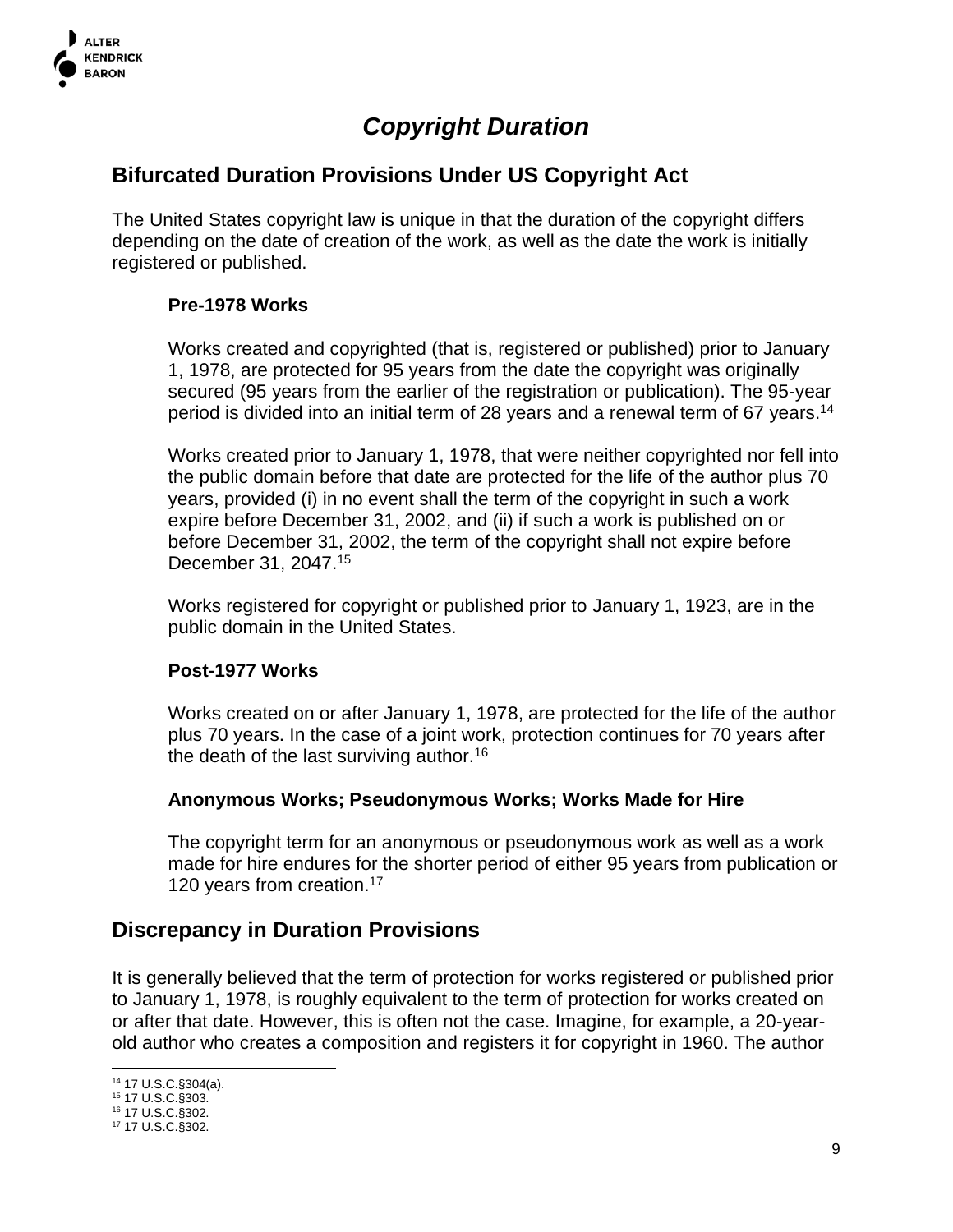

dies at the age of 85 in 2025. The song registered in 1960 will enter the public domain in the United States on January 1, 2056, just 30 years after the author's death. Compare this to a 20-year-old author who creates a composition and registers it for copyright in 1980. The author also dies at the age of 85, in 2045. The song registered in 1980 will enjoy copyright protection until 2116—a full 40 years longer than the song from 1960. Clearly, the bifurcated duration provisions have not accorded the earlier author or his/her heirs protection equivalent to the life-plus-70 protection accorded authors of works created on or after January 1, 1978.

## **Registration and Renewal of Copyrights**

### **Registering Works**

Original works may be registered with the Copyright Office at any time after their creation. Although copyright is now secured automatically upon the creation of a work even if no registration is made, it is advisable to officially register a copyright with the Copyright Office in order to establish priority as well as to document title. To register a musical work, request Application Form PA from the Copyright Office and return it with the requested material. You may also print out and fill in Form CO from the Copyright Office website and send it in with the requested material. The fee for both types of registration by mail is currently \$65. In addition to these two methods, the Copyright Office allows you to register works online using the eCO Online System. This option provides the fastest processing times and currently costs \$35. For a tutorial on how to use this system and more information about registering works visit the eCO Page of the Copyright Office's website at www.copyright.gov/eco/index.html.

### **Renewing Copyrights**

The process of copyright renewal applies only to works registered or published before January 1, 1978.

Works registered or published prior to January 1, 1964, must have been formally renewed (i.e., a renewal application must have been registered with the Copyright Office during the 28th year of copyright). Failure to renew caused the work to enter the public domain upon the expiration of the initial 28-year term of copyright.

Works originally registered or published between January 1, 1964, and December 31, 1977, benefit from automatic copyright renewal. Although the filing of a renewal application was not mandatory for these works, there were several advantages to filing renewals with the Copyright Office. A renewal registration in the 28th year records the interest of the renewal claimant in the work for the renewal term. Additionally, a renewal certificate can serve as prima facie evidence of copyright and allow the claimant to object to the creation of an unauthorized derivative work. Most significantly, with respect to posthumous renewal, the timely filing of a renewal application by the heirs of the author, where the heirs were not party to a prior renewal term grant, ensures that prior licensees shall not be entitled to continue to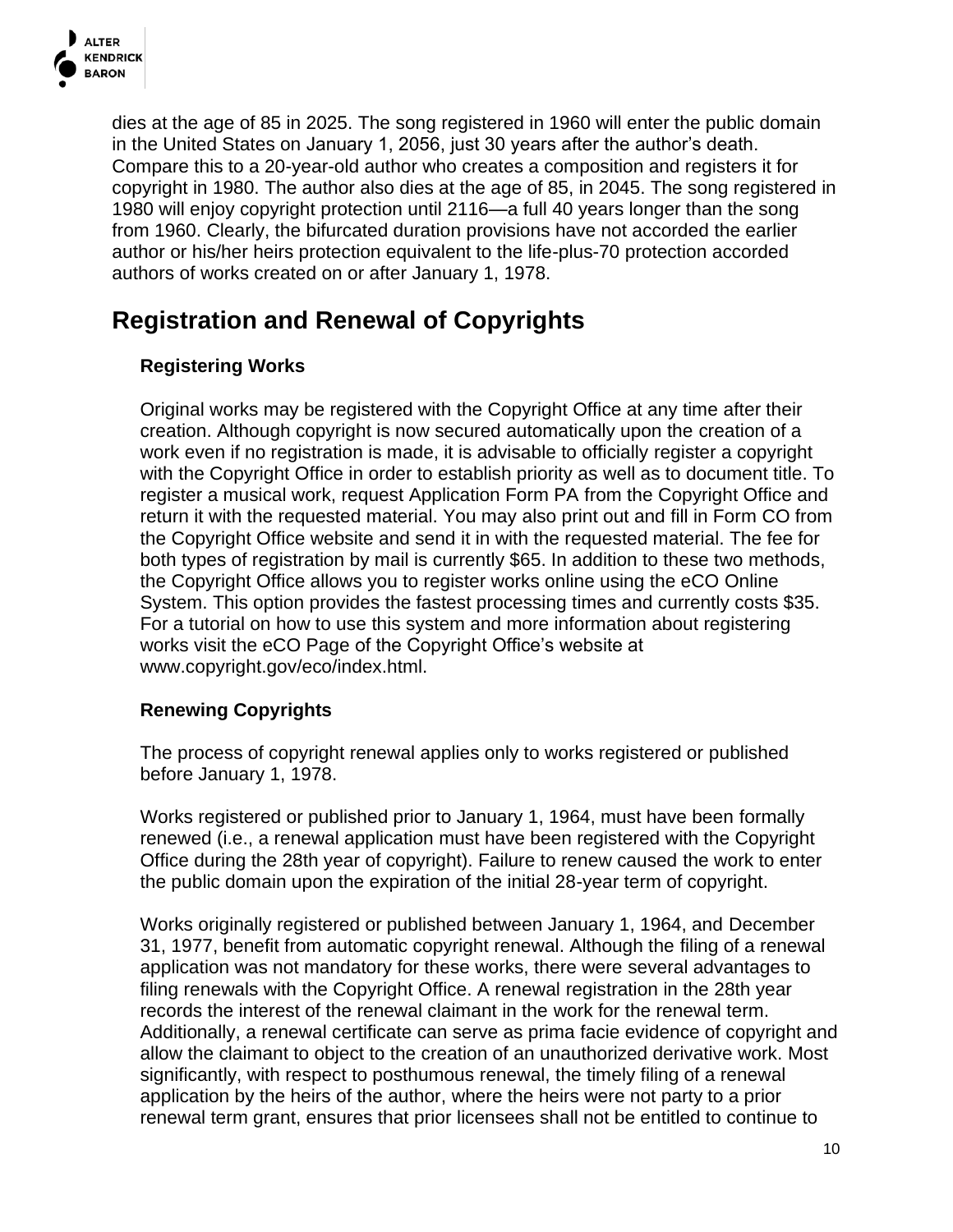

exploit either the original work or derivative works based thereon without the permission of the heirs.

### **Publication of Copyrighted Works**

Publication is defined in the Copyright Act as the "distribution of copies or phonorecords of a work to the public by sale or other transfer of ownership, or by rental, lease, or lending."<sup>18</sup> Since January 1, 1978, the inclusion of a composition on a sound recording has constituted publication. The simple public performance of a composition does not constitute publication. The date of publication of a work may be significant in determining the duration, as well as statutory termination windows, of the work.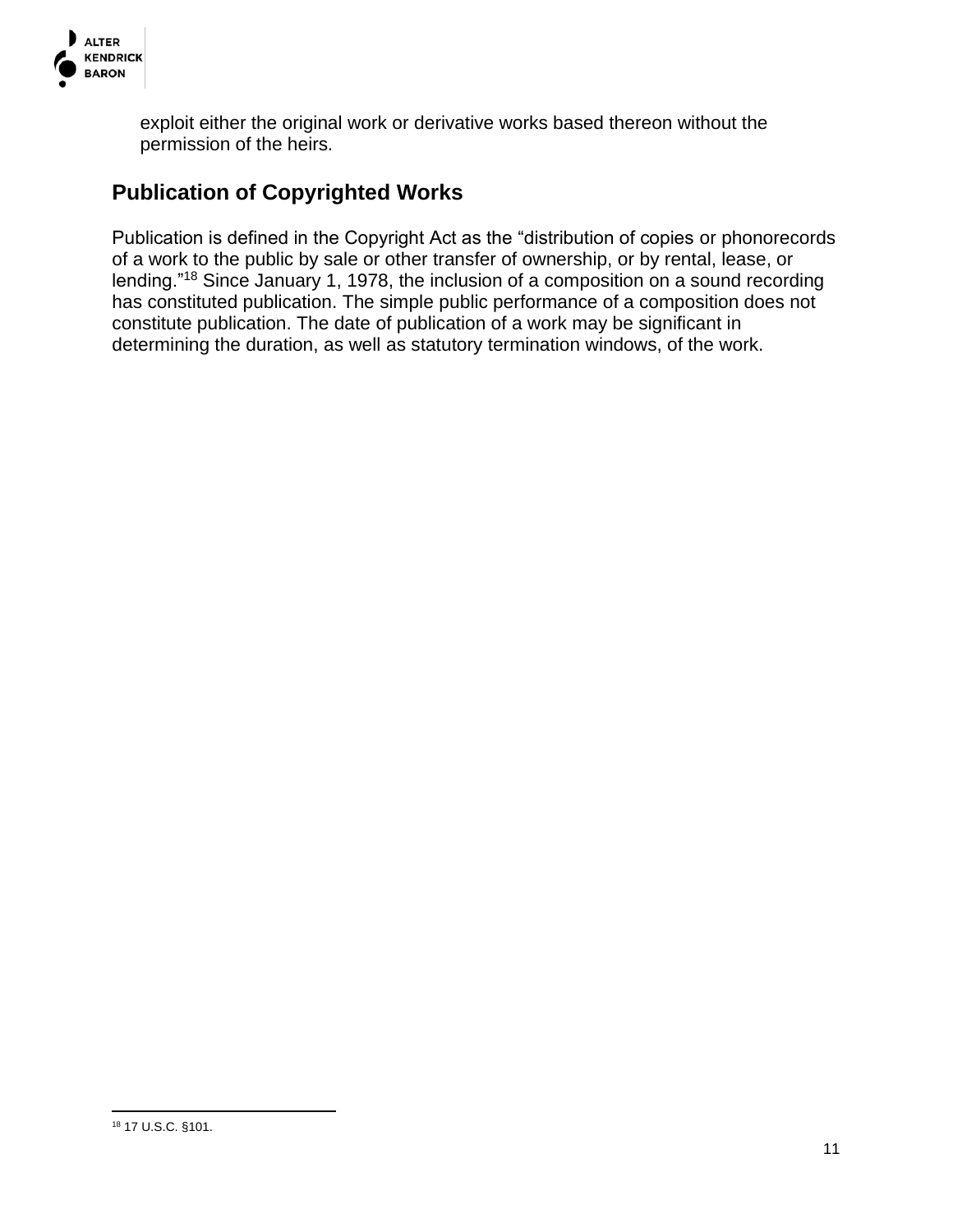

## *Vesting of Renewal Term Rights in Pre-1978 Works*

### **Ownership of Renewal Term Rights When Author Survives the Renewal Term**

If an author lives into the renewal term of copyright, the ownership of the renewal term rights rests with the author unless the author has entered into an agreement transferring renewal term rights. If the author conveyed rights to a music publisher for the full term of copyright, including renewals and extensions thereof, the music publisher will continue to own the work in the renewal term subject to the applicable statutory termination provisions. If the author granted rights only for the initial term of copyright, rights will revert to the author on the commencement of the renewal term of copyright.

### **Effect of Author's Death During the Initial Term of Copyright**

If an author dies before the end of the 28th year of copyright, the renewal term rights automatically vest in the author's heirs (which may include the widow/widower or children of the author, the author's executor(s), or the author's next of kin) regardless of whether the author assigned the renewal term of copyright to a third-party prior to his or her death.<sup>19</sup> A limited exception to this rule occurs if the author properly renewed the copyright during the 28th year of copyright, assigned the renewal term rights in the composition during that year, and subsequently died. In this limited circumstance, renewal term rights will remain with the assignee.

In general, when an author dies during the initial term of copyright, an assignee of the author such as a music publishing company may not rightfully claim the copyright during the renewal term unless (i) the author's heirs were party to an initial grant of renewal term rights, or (ii) the author's heirs subsequently assign the copyright for the renewal term to the music publisher.<sup>20</sup> If an heir fails to advise the music publisher that the heirs have secured the renewal copyright and are reclaiming renewal term rights, the publisher may continue to collect on copyrights in the renewal term.

Even when an author's heirs were signatory to a grant of renewal term rights, where an author leaves multiple heirs, it is important to ascertain if all of the heirs were actually party to the grant. For example, if an author's wife and two children signed a renewal term contract, but the author's youngest daughter was not yet born, the youngest child will be able to claim her share of the renewal term rights even though the grant will subsist with respect to her mother and siblings.

While no explicit statutory notice requirements or procedures are prescribed in order to claim a renewal interest, the failure to make a timely claim may limit retroactive recovery. Accordingly, heirs should "claim" their rights in the renewal copyright as soon

<sup>20</sup> See Stewart v. Abend, 495 U.S. 207, 219-20 (1990).

<sup>&</sup>lt;sup>19</sup> Section 304(a)(1)(C) of the U.S. Copyright Act designates the persons entitled to renew a copyright registration in the event that the author has died prior to the commencement of the renewal term: "(ii) the widow, widower, or children of the author, if the author is not living, (iii) the author's executors, if such author, widow, widower, or children are not living, or (iv) the author's next of kin, in the absence of a will of the author." 17 U.S.C. § 304(a)(1)(C).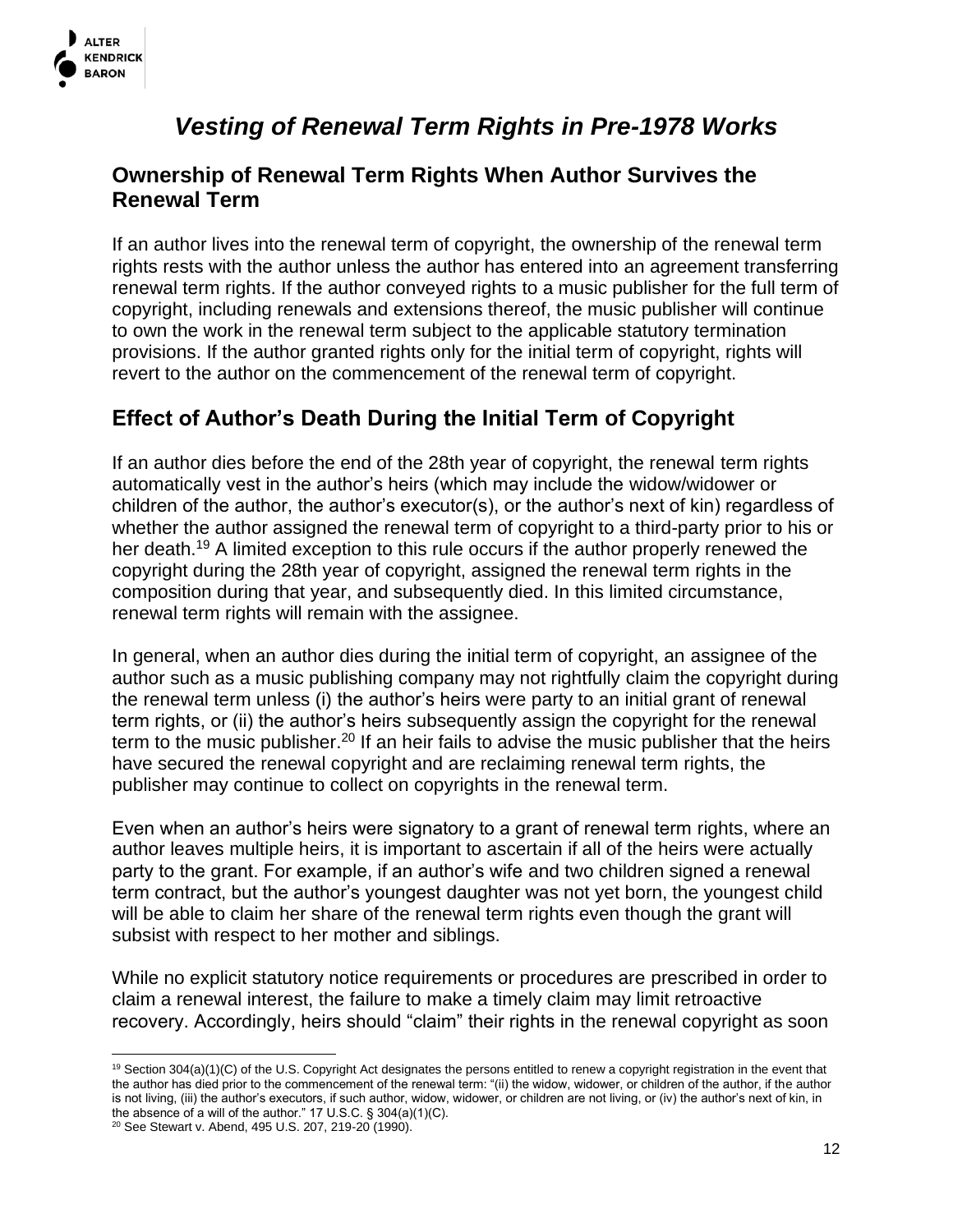

as possible by sending letters of notification to the music publisher as well as the applicable performing and mechanical rights organizations. It is important to note that the vesting of renewal term rights in an author's statutory heirs applies only to such rights in the United States. While the statute does not limit the territorial scope of the reversion of rights, custom in the industry limits the scope of the reversion because the notion of a renewal term of copyright is unique to the United States.

The foregoing rules regarding the vesting of renewal term rights in the author's statutory heirs apply with respect to all exclusive and non-exclusive grants of copyright other than works made for hire and grants made by will.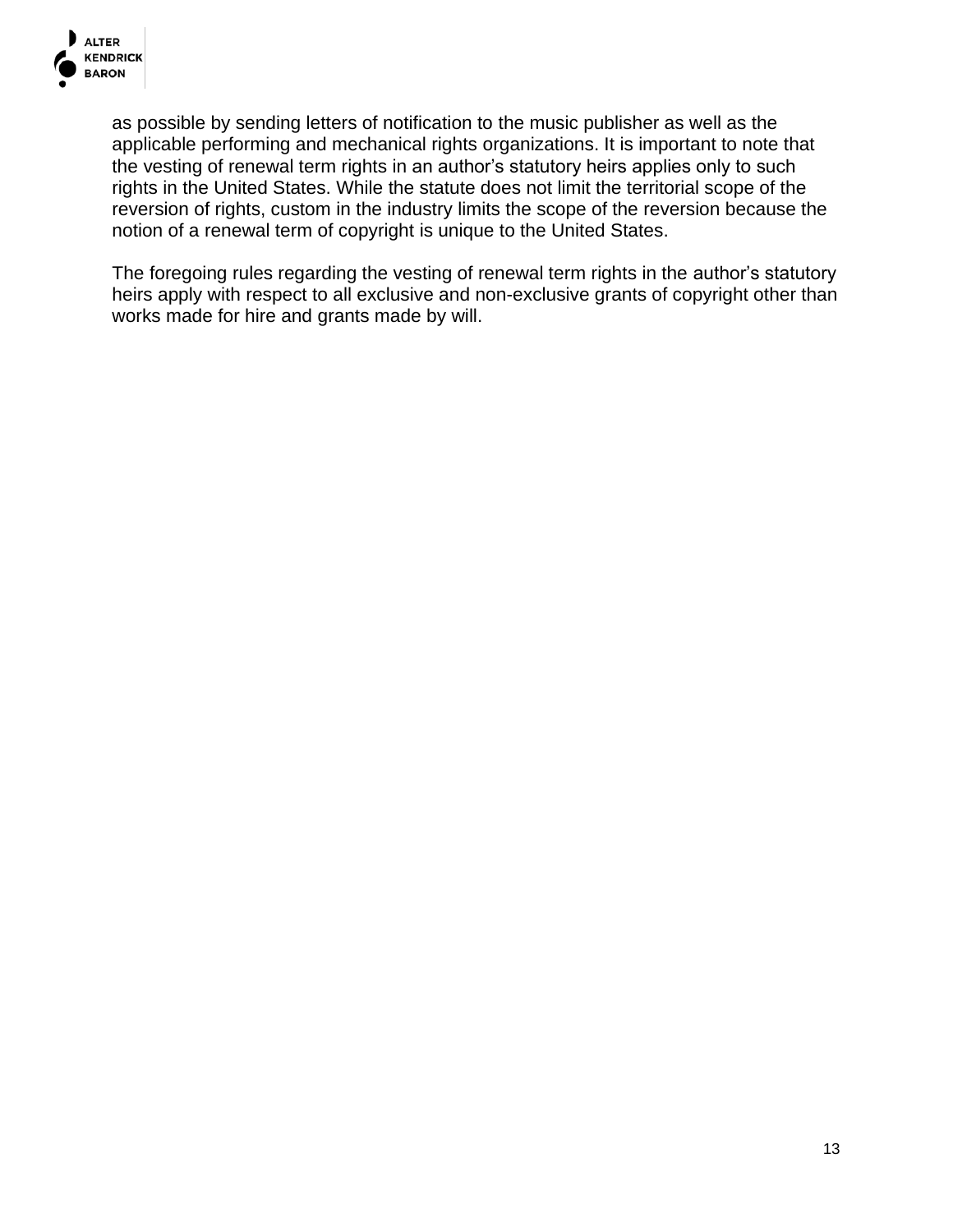

## *Statutory Termination of Transfers/ "Recapturing Copyrights"*

### **Pre-1978 Grants**

### **Section 304(c) Termination**

Under Section 304(c) of the Copyright Act, $2<sup>1</sup>$  grants or licenses of pre-1978 copyrights executed before January 1, 1978, by the author or his/her heirs may be terminated during a 5-year period beginning 56 years after the earlier of registration or publication. This 5-year period is commonly referred to as the "termination window." Any exclusive or non-exclusive grant may be terminated, with the exception of a grant of rights in a work made for hire or grants made by will.

**A grant may be terminated even if the original contract states that the grantee shall be entitled to retain its rights for the entire term of the copyright, including renewal and extended terms, because the statutory termination right overrides the contract.**

If the author dies before exercising the termination right, the termination interest vests in the author's heirs, who are defined by statute to include the author's widow or widower, children, or grandchildren, or, in the event the author's widow or widower, children, or grandchildren are not living, the author's executor, administrator, personal representative, or trustee. Termination may be exercised only by following the procedures for notice and recordation outlined by the Copyright Act and Copyright Office Regulations.

**Notice of termination must be served on the grantee or grantee's successor in title no more than 10 nor less than 2 years before the effective date of termination.** That is, notice must be served anytime during the period beginning 46 years after the original copyright date and continuing until 59 years after the original copyright date.

It is important to note that while renewal applications may be filed at any time during the calendar year in which the 28<sup>th</sup> anniversary of copyright occurs, the date of the start and close of the 5-year termination window corresponds with the original month and day of copyright. For example, if the original copyright date is April 29, 1955, then the earliest possible effective date of termination is April 29, 2011. In this case, the earliest possible date for serving notice of termination is April 29, 2001. The latest possible effective date for termination in this example is April 29, 2016, and the latest possible date for serving notice of termination is April 29, 20014. While it is recommended that the author or statutory heir(s) serve notice of termination on the earliest date possible, notice is timely if it is served at any time up until the date 2 years before the end of the 5-year termination window. Absent proper notice of termination, rights in the work will remain with the grantee.

<sup>21</sup> 17 U.S.C. § 304(c).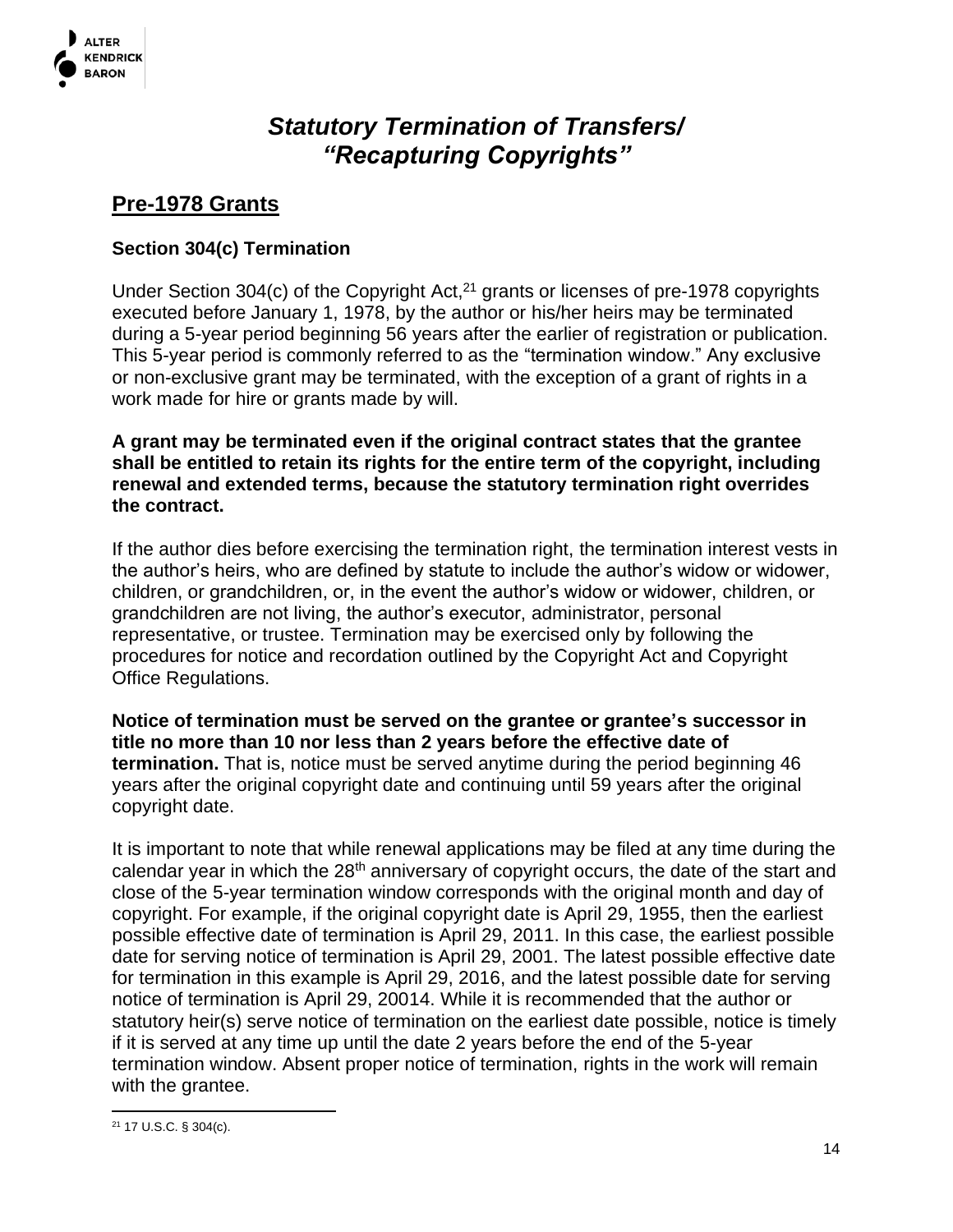

### **Terminating Grants Under Section 304(c)**

|                  | <b>SERVING NOTICE</b>                     |                    | <b>RECAPTURE DATES</b> |                                         |
|------------------|-------------------------------------------|--------------------|------------------------|-----------------------------------------|
|                  | Notice of termination may be<br>served as |                    |                        | <b>Termination will be effective as</b> |
|                  |                                           |                    | <b>EARLY</b> as        | <b>LATE as</b>                          |
| If the copyright | <b>EARLY as TEN</b>                       | <b>LATE as TWO</b> | copyright date         | copyright date                          |
| date is:         | years before                              | years before       | ٠                      |                                         |
|                  |                                           |                    | 56 years               | 61 years                                |
| 1951             | 1997                                      | 2010               | 2007                   | 2012                                    |
| 1952             | 1998                                      | 2011               | 2008                   | 2013                                    |
| 1953             | 1999                                      | 2012               | 2009                   | 2014                                    |
| 1954             | 2000                                      | 2013               | 2010                   | 2015                                    |
| 1955             | 2001                                      | 2014               | 2011                   | 2016                                    |
| 1956             | 2002                                      | 2015               | 2012                   | 2017                                    |
| 1957             | 2003                                      | 2016               | 2013                   | 2018                                    |
| 1958             | 2004                                      | 2017               | 2014                   | 2019                                    |
| 1959             | 2005                                      | 2018               | 2015                   | 2020                                    |
| 1960             | 2006                                      | 2019               | 2016                   | 2021                                    |
| 1961             | 2007                                      | 2020               | 2017                   | 2022                                    |
| 1962             | 2008                                      | 2021               | 2018                   | 2023                                    |
| 1963             | 2009                                      | 2022               | 2019                   | 2024                                    |
| 1964             | 2010                                      | 2023               | 2020                   | 2025                                    |
| 1965             | 2011                                      | 2024               | 2021                   | 2026                                    |
| 1966             | 2012                                      | 2025               | 2022                   | 2027                                    |
| 1967             | 2013                                      | 2026               | 2023                   | 2028                                    |
| 1968             | 2014                                      | 2027               | 2024                   | 2029                                    |
| 1969             | 2015                                      | 2028               | 2025                   | 2030                                    |
| 1970             | 2016                                      | 2029               | 2026                   | 2031                                    |
| 1971             | 2017                                      | 2030               | 2027                   | 2032                                    |
| 1972             | 2018                                      | 2031               | 2028                   | 2033                                    |
| 1973             | 2019                                      | 2032               | 2029                   | 2034                                    |
| 1974             | 2020                                      | 2033               | 2030                   | 2035                                    |
| 1975             | 2021                                      | 2034               | 2031                   | 2036                                    |
| 1976             | 2022                                      | 2035               | 2032                   | 2037                                    |
| 1977             | 2023                                      | 2036               | 2033                   | 2038                                    |

#### **Section 304(d) Termination—A Second Bite at the Apple?**

Section 304(d) of the Copyright Act affords the author or the author's heirs another opportunity to terminate pre-1978 grants under copyright in the following limited circumstances: (i) the work was originally registered or published on or before October 26, 1939; and (ii) the author or heirs failed to exercise termination rights under Section 304(c). Any exclusive or non-exclusive grant that meets the foregoing criteria may be terminated with the exception of a grant of rights in a work made for hire or a grant made by will. Termination under Section 304(d) may be effected at any time during the 5-year period beginning 75 years after the original copyright date (the "Section 304(d) Termination Window").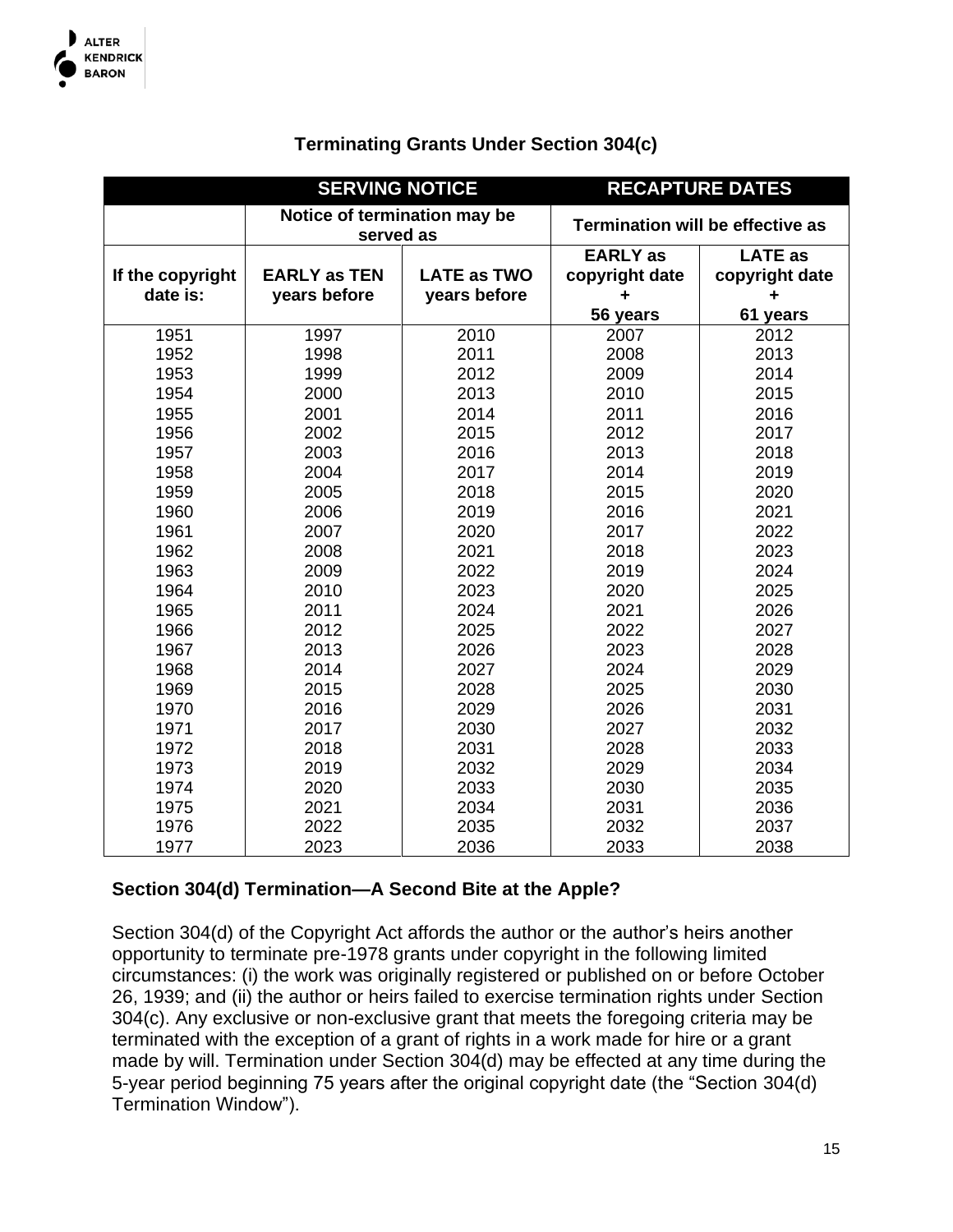

Similar to Section 304(c) termination, if the author dies before exercising the termination right, the termination interest vests in the author's heirs, who are defined by statute to include the author's widow or widower, children, or grandchildren, or, in the event the author's widow or widower, children, or grandchildren are not living, the author's executor, administrator, personal representative, or trustee. Termination may be exercised only by following the procedures for notice and recordation outlined by the Copyright Act and Copyright Office Regulations. Included in the Copyright Office Regulations is a provision that the Section 304(d) termination notice must specify that notice of termination was not served pursuant to Section 304(c). This precludes the termination claimants from recapturing rights under Section 304(c), re-conveying the recaptured rights, and then once again serving a notice of termination.

**Notice of termination under Section 304(d) must be served on the grantee or the grantee's successor in title no more than 10 nor less than 2 years before the effective date of termination.** That is, notice must be served at any time during the period beginning on the date 65 years after the original copyright date and continuing until 78 years after the original copyright date.

As with Section 304(c) terminations, the date of the start and close of the 5-year termination window under Section 304(d) corresponds with the original month and date of copyright. For example, if the original copyright date is June 1, 1935, then the earliest possible effective date of termination is June 1, 2010. In this case, the earliest possible date for serving notice of termination will be June 1, 2000. The latest possible effective date of termination in this example is June 1, 2015, and the latest possible date for serving notice of termination is June 1, 2013.

While it is recommended that the author or statutory heir(s) serve notice of termination on the earliest date possible, notice is timely if it is served at any time up until the date 2 years before the end of the 5-year termination window. Absent proper notice of termination, rights in the work will remain with the grantee.

|                  | <b>SERVING NOTICE</b>                     |                    | <b>RECAPTURE DATES</b>            |                                         |
|------------------|-------------------------------------------|--------------------|-----------------------------------|-----------------------------------------|
|                  | Notice of termination may be<br>served as |                    |                                   | <b>Termination will be effective as</b> |
| If the copyright | <b>EARLY as TEN</b>                       | <b>LATE as TWO</b> | <b>EARLY</b> as<br>copyright date | <b>LATE as</b><br>copyright date        |
| date is:         | years before                              | years before       | ٠<br>75 years                     | ٠<br>80 years                           |
| 1932             | 1997                                      | 2010               | 2007                              | 2012                                    |
| 1933             | 1998                                      | 2011               | 2008                              | 2013                                    |
| 1934             | 1999                                      | 2012               | 2009                              | 2014                                    |
| 1935             | 2000                                      | 2013               | 2010                              | 2015                                    |
| 1936             | 2001                                      | 2014               | 2011                              | 2016                                    |
| 1937             | 2002                                      | 2015               | 2012                              | 2017                                    |
| 1938             | 2003                                      | 2016               | 2013                              | 2018                                    |
| 1939*            | 2004                                      | 2017               | 2014                              | 2019                                    |

#### **Terminating Grants Under Section 304(d)**

\* Provided that the work was originally copyrighted on or before October 26, 1939.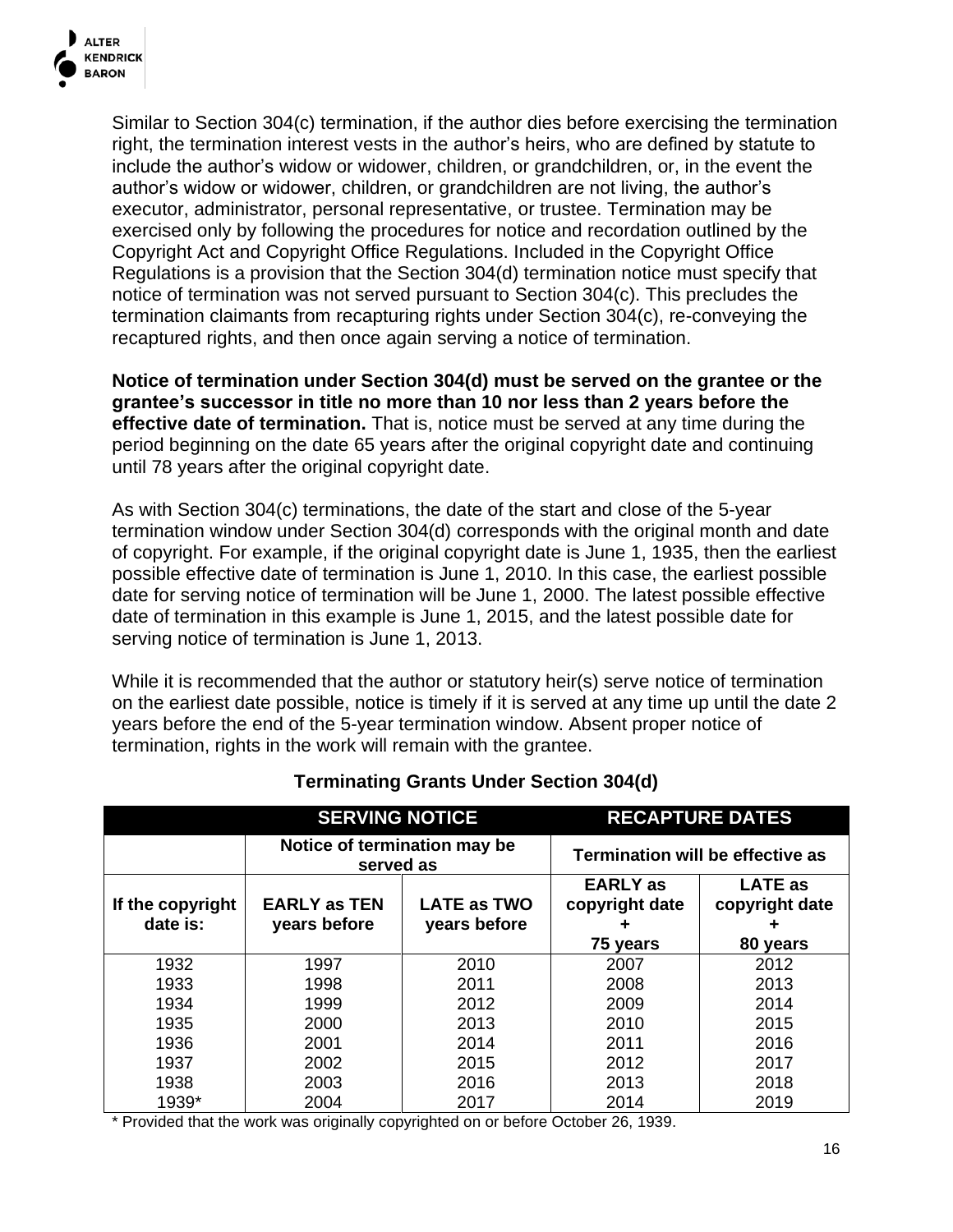

### **Post-1978 Grants**

### **Section 203 Termination**

Grants of works executed by the author on or after January 1, 1978, may be terminated under Section 203 of the Copyright Act under slightly different conditions from those applicable to pre-1978 grants. Unlike termination pursuant to Sections 304(c) and 304(d), Section 203 termination is based on the date of the grant rather than the date of initial registration or publication of the work. Accordingly, Section 203 termination may be available to a work regardless of whether it was initially created or copyrighted before, on, or after January 1, 1978, as long as the grant was executed by the author on or after January 1, 1978. Moreover, the termination provisions of Section 203 are limited to grants executed by the author. This means that any grants or licenses executed by the author's successors on or after January 1, 1978, are not subject to statutory termination. The Section 203 termination right does not apply to a grant of rights in a work made for hire or a grant made under will.

Grants executed by the author on or after January 1, 1978, may be terminated during a 5-year period beginning 35 years after the date the grant was made; or, if the grant includes the right of publication of the work, during the 5-year period beginning on the earlier of (i) 35 years after the date of publication under the grant, or (ii) 40 years after the date of the grant. Note that for grants of rights in subsisting, previously published, copyrights, the date of the grant will generally be contemporaneous with the date of publication under the grant. A different result may occur if the work was out of publication as of the date of the grant.

If the author dies prior to serving notice of termination under Section 203, the termination interest vests in the author's heirs, who are defined by statute to include the author's widow or widower, children, or grandchildren, or, in the event the author's widow or widower, children, or grandchildren are not living, the author's executor, administrator, personal representative, or trustee.

If the composition subject to termination is a joint work and the grant was executed by two or more of its authors, then the termination must be effected by a majority of the authors who executed the grant (in the case of a deceased author, the termination notice may be executed by his/her heirs). This means that in the case of a grant executed by 2 authors of a work, those authors or their heirs must work cooperatively to serve notice of termination. Notice of termination under Section 203 must conform to the procedures for notice and recordation outlined by the Copyright Act and Copyright Office Regulations.

**Notice of termination under Section 203 must be served on the grantee or the grantee's successor in interest no more than 10 nor less than 2 years before the effective date of termination.** That is, notice must be served any time during the period beginning 25 years after the date of the grant and continuing until 38 years after the date of grant; provided, if the grant includes the right of publication of the work, notice must be served during the earlier to occur of (i) the period beginning 25 years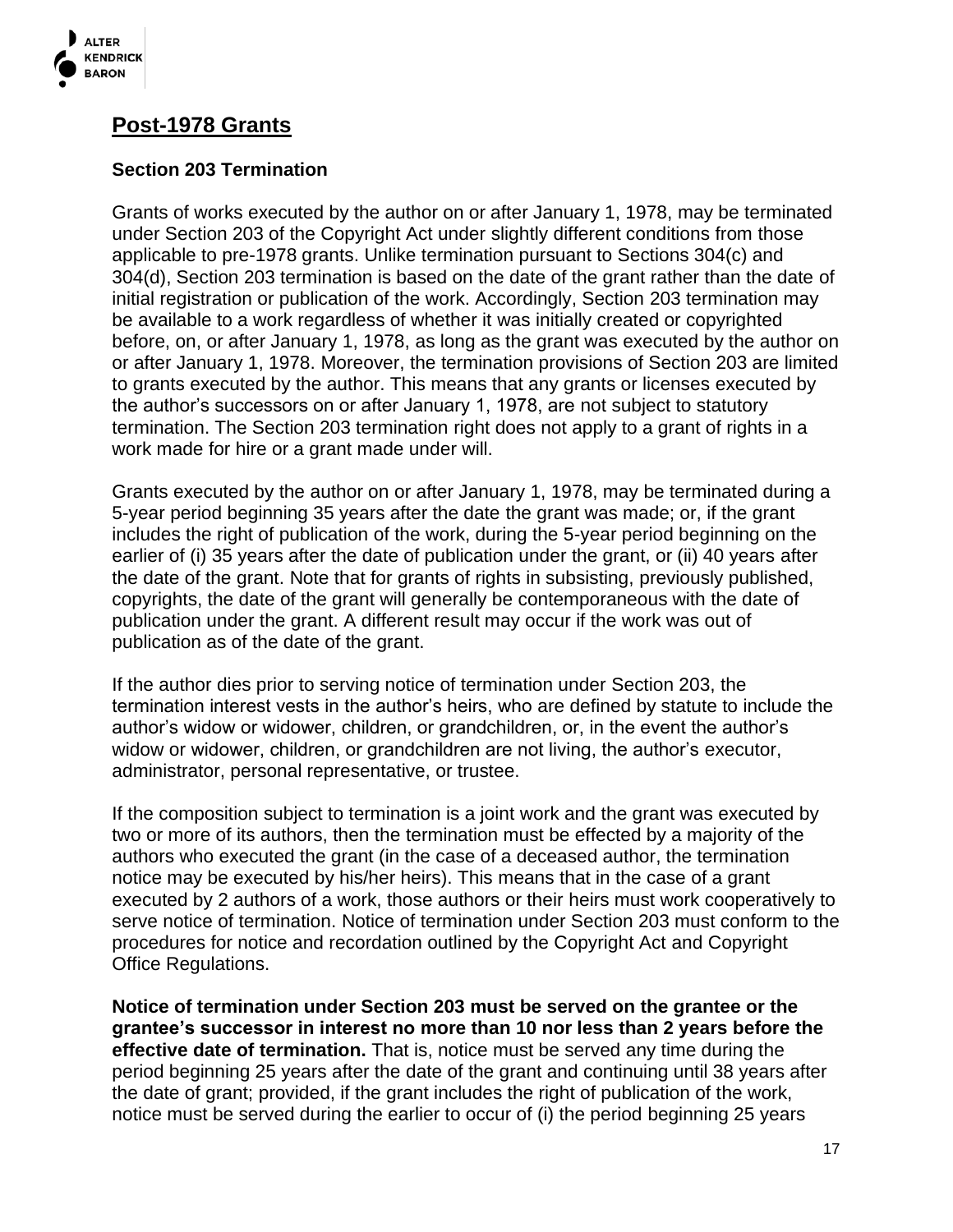

after the date of publication and continuing until 38 years after the date of publication, or (ii) the period beginning 30 years after the date of the grant and continuing until 43 years after the date of the grant.

The right of termination accorded under Section 203 of the Copyright Act is not limited to circumstances in which an author has failed to exercise the right to terminate a prior grant under Section 304(c). Imagine, for example, an author who registers a song for copyright on March 1, 1930, assigns the right to a music publisher in April of that year, and serves notice of termination on the music publisher pursuant to Section 304(c) effective March 1, 1986. After serving notice of termination, the author reassigns the copyright in the song to the original music publisher.<sup>22</sup> Beginning in April 2011, the author or his heirs may serve notice of termination pursuant to Section 203 on the publisher effective April 1, 2021.

|                                 | <b>SERVING NOTICE</b>                     |                                    | <b>RECAPTURE DATES</b>                   |                                         |
|---------------------------------|-------------------------------------------|------------------------------------|------------------------------------------|-----------------------------------------|
|                                 | Notice of termination may be<br>served as |                                    |                                          | <b>Termination will be effective as</b> |
| If the<br>copyright<br>date is: | <b>EARLY as TEN</b><br>years before       | <b>LATE as TWO</b><br>years before | <b>EARLY</b> as<br>publication date<br>÷ | <b>LATE</b> as<br>publication date      |
|                                 |                                           |                                    | 35 years*                                | 40 years*                               |
| 1978                            | 2003                                      | 2016                               | 2013                                     | 2018                                    |
| 1979                            | 2004                                      | 2017                               | 2014                                     | 2019                                    |
| 1980                            | 2005                                      | 2018                               | 2015                                     | 2020                                    |
| 1981                            | 2006                                      | 2019                               | 2016                                     | 2021                                    |
| 1982                            | 2007                                      | 2020                               | 2017                                     | 2022                                    |
| 1983                            | 2008                                      | 2021                               | 2018                                     | 2023                                    |
| 1984                            | 2009                                      | 2022                               | 2019                                     | 2024                                    |
| 1985                            | 2010                                      | 2023                               | 2020                                     | 2025                                    |
| 1986                            | 2011                                      | 2024                               | 2021                                     | 2026                                    |
| 1987                            | 2012                                      | 2025                               | 2022                                     | 2027                                    |
| 1988                            | 2013                                      | 2026                               | 2023                                     | 2028                                    |
| 1989                            | 2014                                      | 2027                               | 2024                                     | 2029                                    |
| 1990                            | 2015                                      | 2028                               | 2025                                     | 2030                                    |
| 1991                            | 2016                                      | 2029                               | 2026                                     | 2031                                    |
| 1992                            | 2017                                      | 2030                               | 2027                                     | 2032                                    |
| 1993                            | 2018                                      | 2031                               | 2028                                     | 2033                                    |
| 1994                            | 2019                                      | 2032                               | 2029                                     | 2034                                    |
| 1995                            | 2020                                      | 2033                               | 2030                                     | 2035                                    |
| 1996                            | 2021                                      | 2034                               | 2031                                     | 2036                                    |
| 1997                            | 2022                                      | 2035                               | 2032                                     | 2037                                    |
| 1998                            | 2023                                      | 2036                               | 2033                                     | 2038                                    |
| 1999                            | 2024                                      | 2037                               | 2034                                     | 2039                                    |
| 2000                            | 2025                                      | 2038                               | 2035                                     | 2040                                    |

### **Terminating Grants Under Section 203**

\* In no event will the termination window begin later than 40 years after the date of the grant.

<sup>&</sup>lt;sup>22</sup> In this example, the author may assign the rights to a third-party music publisher but must wait until the effective date of termination has occurred. The grant to the third-party music publisher will be subject to termination under Section 203.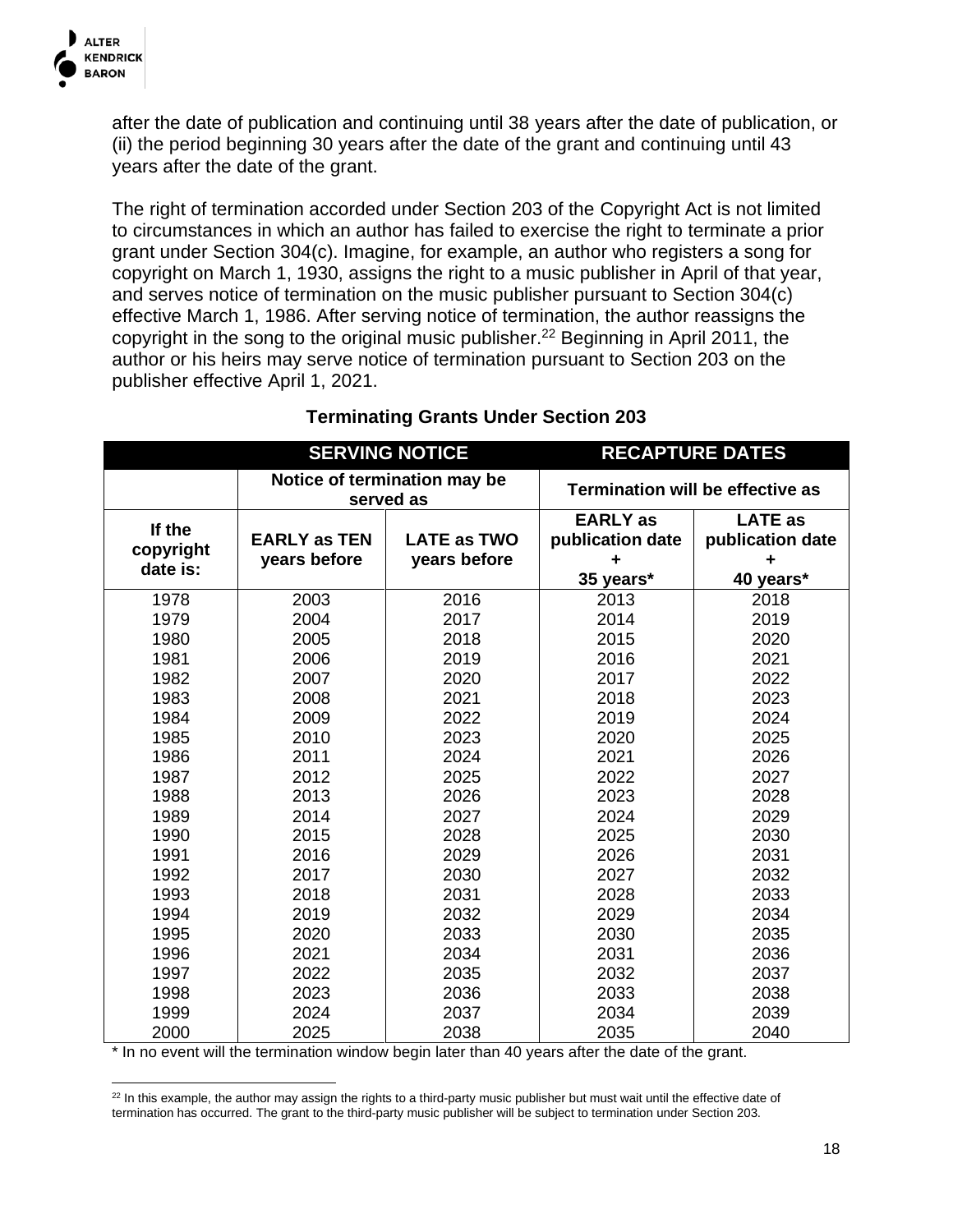

### **Termination by the Heirs of a Deceased Author**

Each of the statutory termination provisions (both pre-1978 and post-1977) stipulates that in the event an author dies before serving notice of termination, the author's right of termination is owned and may be exercised by his/her statutory heirs.

- ♪ In the event that the author has a surviving spouse but no surviving children or grandchildren, then the termination right is owned entirely by the author's spouse.
- ♪ If the author dies leaving a spouse and children then the termination interest is owned 50% by the author's spouse and 50% by the author's children on a per stirpes basis.
- ♪ The shares of a deceased child are owned by that child's children on a per stirpes basis but can be exercised only by a majority of them.

In order to exercise the termination right of a deceased author, a majority of the statutory heirs must be signatory to the notice of termination. As a practical matter, this means that in the event that the author has more than one statutory heir, a certain degree of cooperation is necessary in order to recapture rights. For example, if an author dies leaving a spouse and 3 children, at least the spouse (50%) and 1 child (16.7%) must be signatory to the notice of termination. If an author dies leaving no spouse but 7 children, at least 4 of those children must be signatory to the notice of termination. It is not unheard of for rights to remain with a publisher because the author's statutory heirs are not able or willing to cooperate to recapture rights.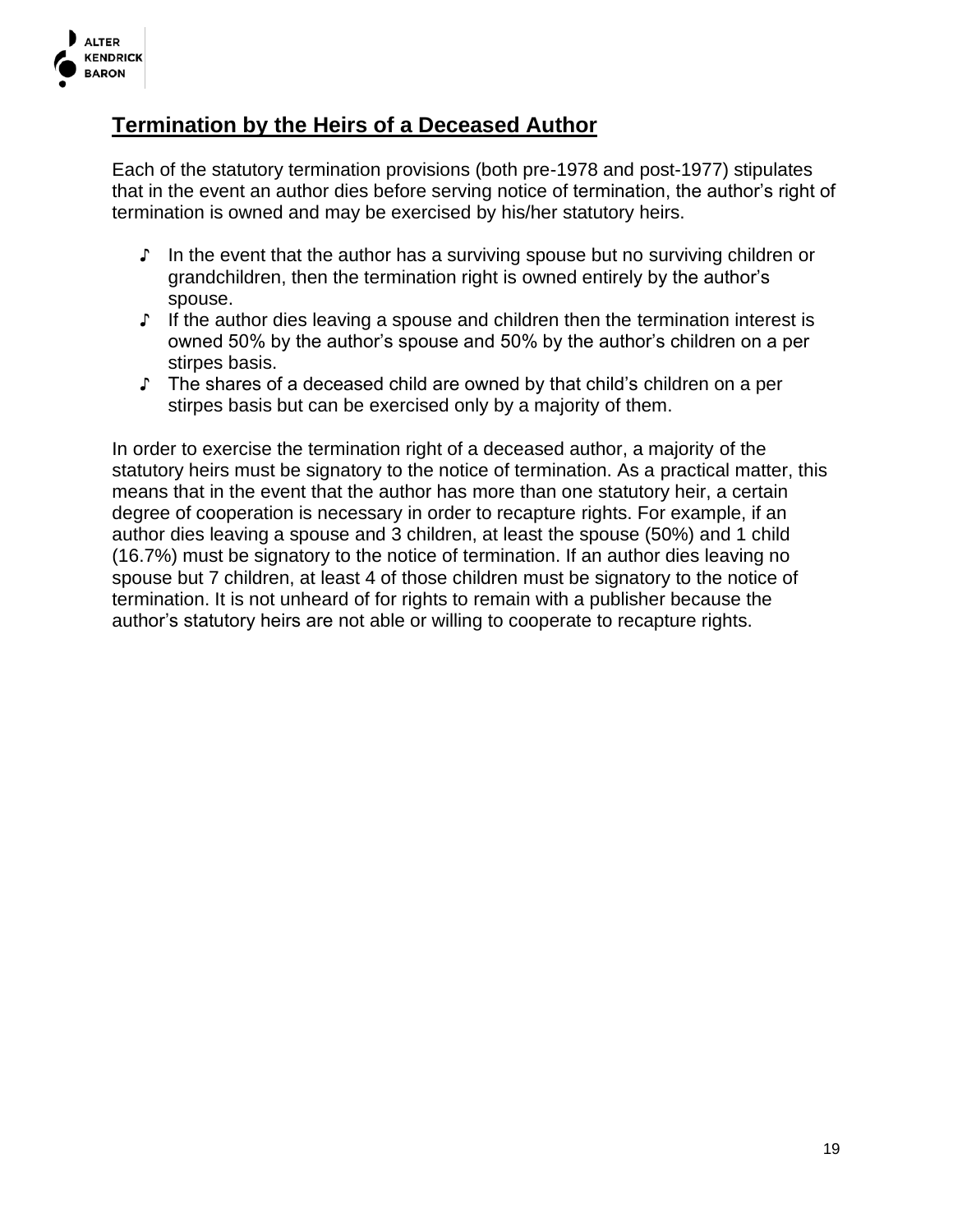

### **Statutory Termination Provisions Are Limited to the United States**

An argument may be made that if a grant of worldwide rights is made in the United States under United States law and the grant is subsequently terminated by the author or his/her heirs pursuant to Section 304(c), 304(d), or 203 of the Copyright Act, then the termination would end the grantee's rights throughout the world. However, the customary understanding is that because the termination right is unique to the United States copyright law, only the grant of rights in the territory of the United States is subject to termination.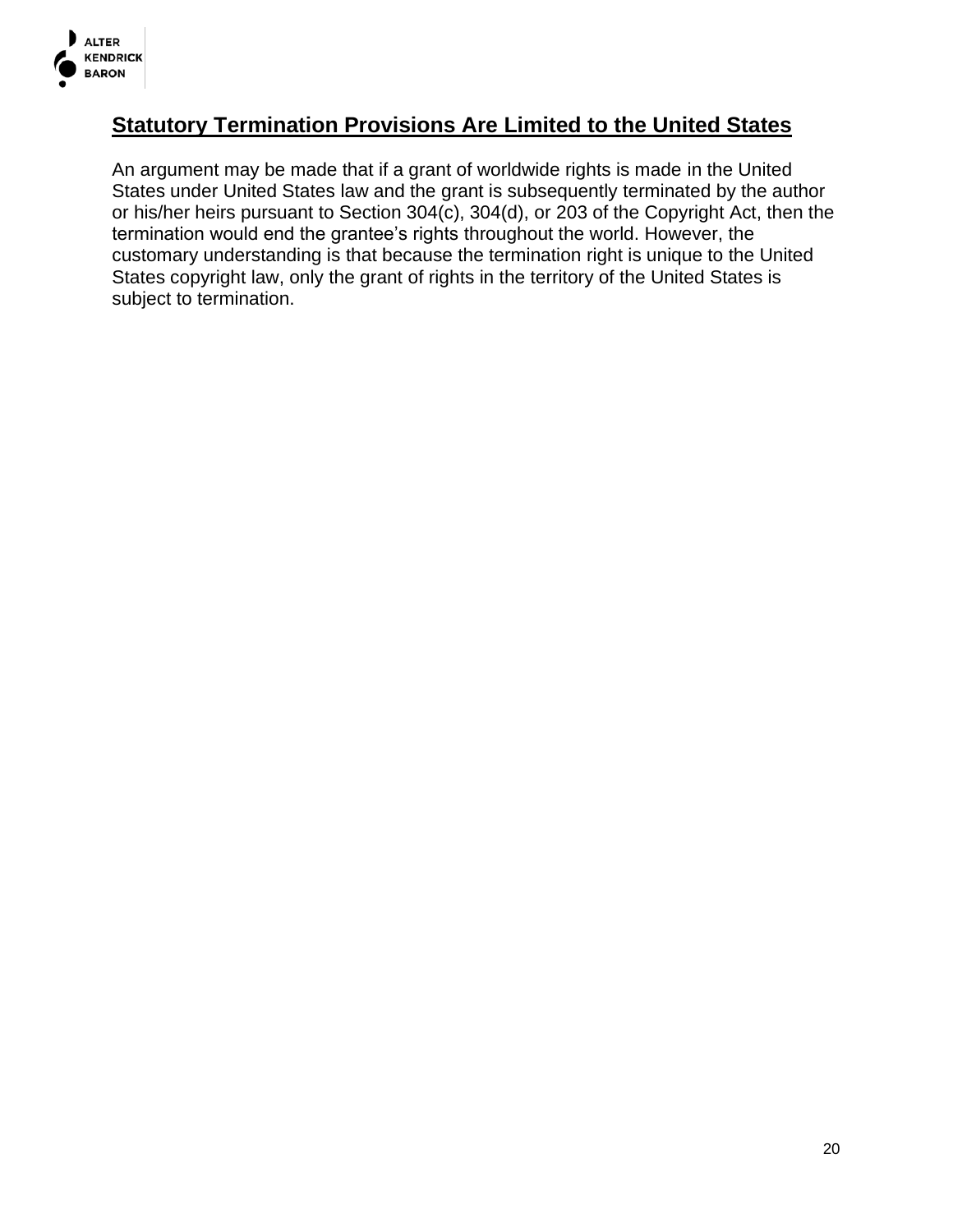

### **Falling Between the Termination Cracks**

It is generally believed that any grant under copyright made by an author would be subject to termination under one of the statutory termination provisions. However, there are instances in which such a grant may fall outside the scope of any of the termination provisions, and other instances in which it may not be clear which termination provision applies.

#### **Pre-1978 Grants of Rights in Works Subsisting, but not Registered or Published Until After 1977**

The United States Copyright Act accords protection for works created before January 1, 1978 but neither registered nor published prior to that date. The copyright in these works will endure until 70 years after the death of the last author to die (and if published on or before December 31, 2002, will not expire before December 31, 2047). However, grants of rights in such works made prior to January 1, 1978 do not appear to be eligible for statutory termination. Consider the following: In 1972, an author writes a composition entitled "Unsung Melody" and assigns perpetual worldwide rights in the composition to a music publisher. The work is not registered or published. The music publisher publishes the composition in 2005. The author will not be able to terminate the grant of rights to "Unsung Melody" under Section 304(c) of the Copyright Act because the work was neither registered nor published prior to January 1, 1978. The author will not be able to serve notice of termination under Section 203 because the composition was not the subject of a grant made by the author on or after January 1, 1978. A strict construction of the copyright termination provisions reveal that the grant of rights in "Unsung Melody" is not subject to termination.

### **Gap in Termination Provisions**

Under certain circumstances an author may have entered into an agreement prior to January 1, 1978 pursuant to which the author agrees to transfer to the grantee rights in works that the author will create during the course of the agreement. In the event that the agreement applies to works created on or after January 1, 1978 these post-1977 works may fall into what is known in the industry as the "Gap" in the termination provisions. Consider the following: An author enters into a term songwriter agreement with a music publisher in 1977 pursuant to which she grants to the publisher all rights under copyright to every composition she writes during the 5-year period beginning January 1, 1977. The grant is a worldwide grant for the life of copyright in each of the compositions and any renewals or extensions thereof. In 1980, the author writes a composition entitled "Three Years Together" and the publisher publishes the composition in that year. The author is looking forward to terminating her agreement with the music publisher and recapturing this composition. She may not rely upon the Section 304(c) termination right because the composition was not registered or published prior to January 1, 1978. The agreement was executed by the author prior to January 1, 1978, so an argument might be made that the author similarly does not have the right to terminate the grant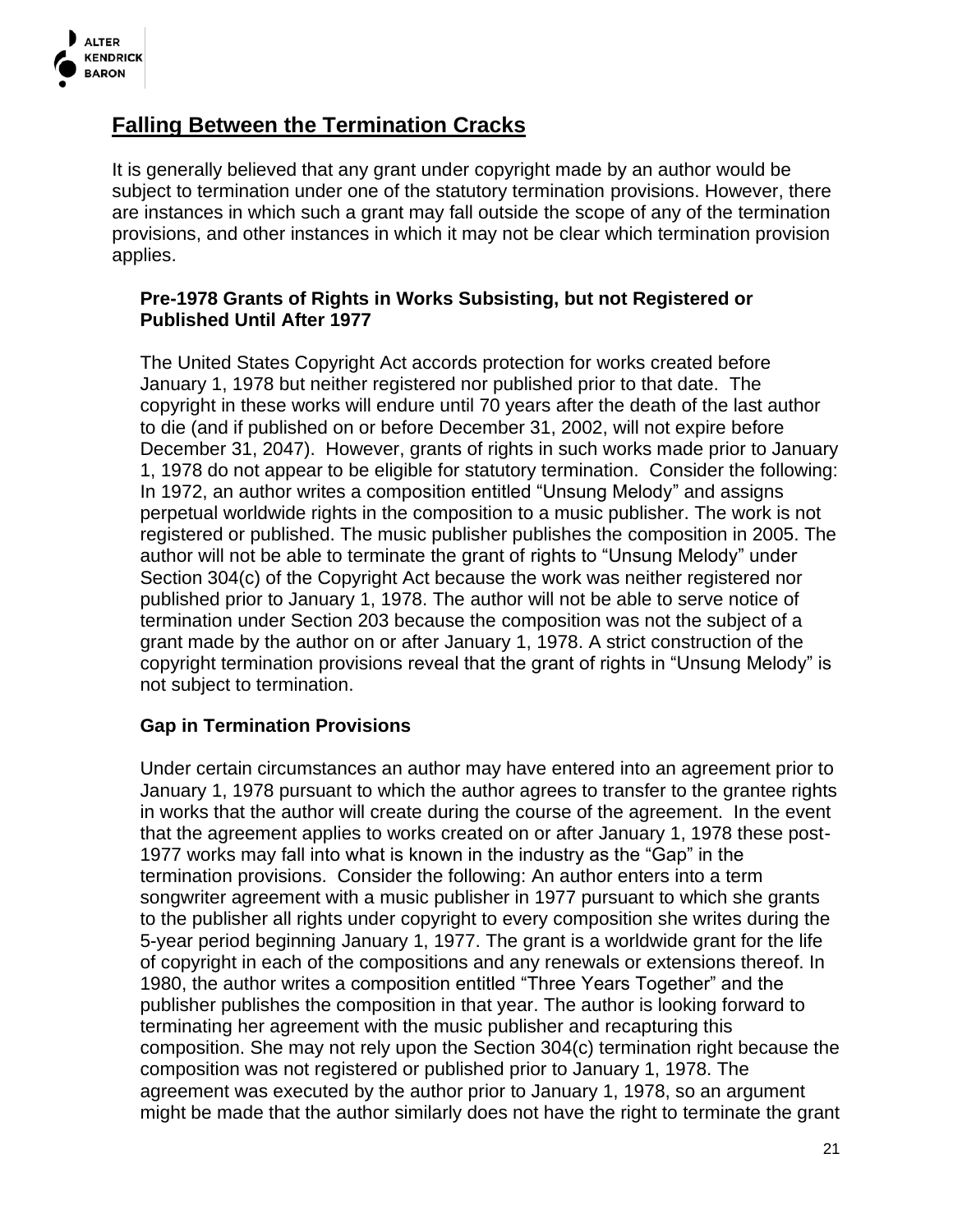

under Section 203. However, the better approach is to imply a grant by the author made as of the date that the song was created in 1980 and to find that the author has the right to terminate the grant on the earlier to occur of (i) 35 years after the date of publication of the composition or (ii) 40 years after the date of creation.

In recognition of the Gap in the termination provisions, the United States Copyright Office has amended its regulations to clarify that it will record Section 203 notices of termination for works created after 1977 even when the agreement to make a grant was made before 1978. It should be noted that under these circumstances it may become important to precisely identify the date of creation of a work. According to the Copyright Act, "a work is 'created' when it is fixed in a copy or a phonorecord for the first time."<sup>23</sup> If the exact date of creation is uncertain the parties may look to the initial date of registration or publication, or the date on which a work was delivered to a publisher, record label, or performing rights organization.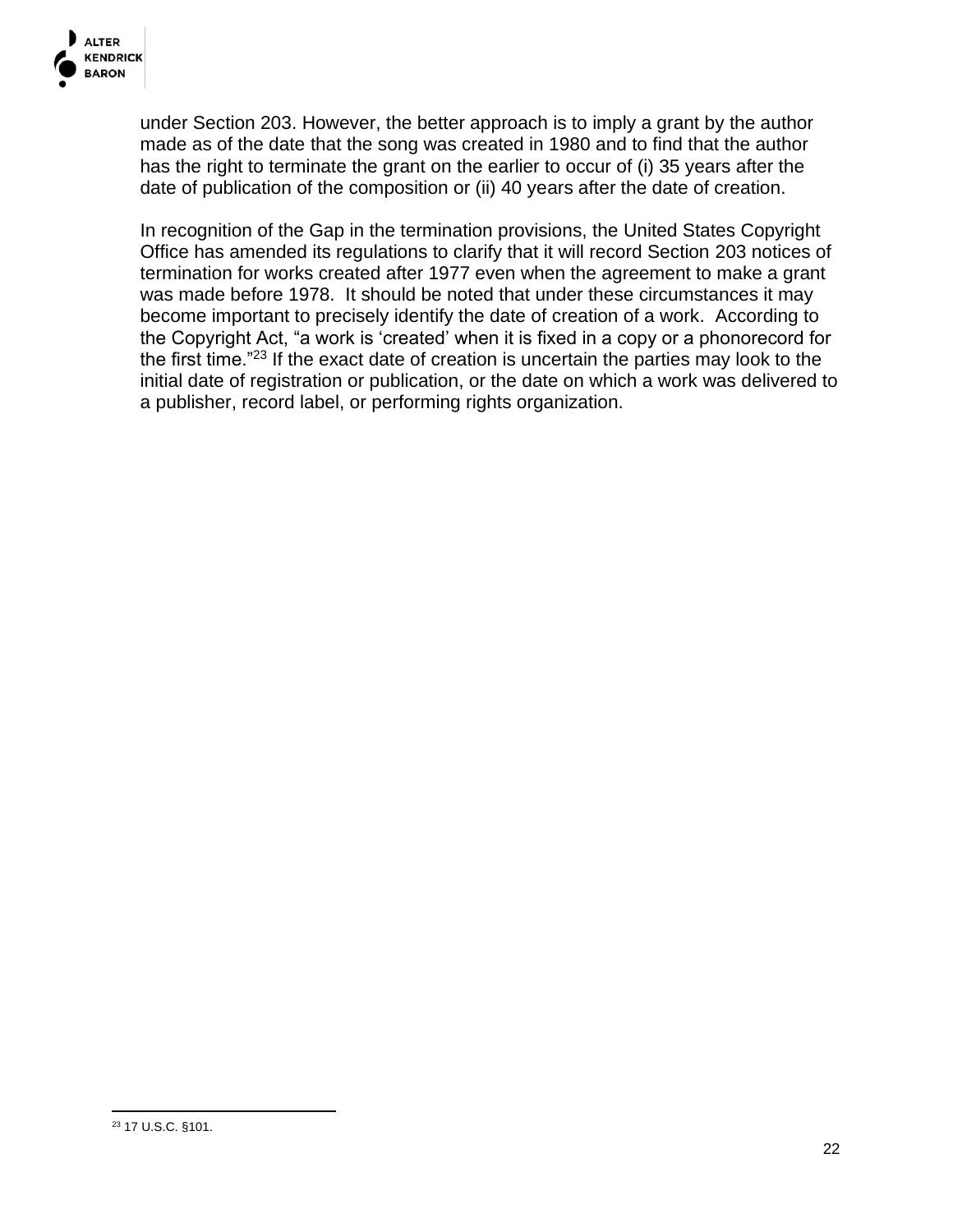

### **Re-assignment of Terminated Rights**

The termination provisions contain a safeguard for the original grantee (or that grantee's successor in title) that prevents the author or his/her heirs from granting the terminated rights to a third-party until after the effective date of termination. An exception is made for a further grant to the original grantee or its successor in title. In effect, this allows the original grantee an exclusive negotiation period that begins on the date notice of termination is served and continues through the effective date of termination. A grant made to a third-party during this period is invalid.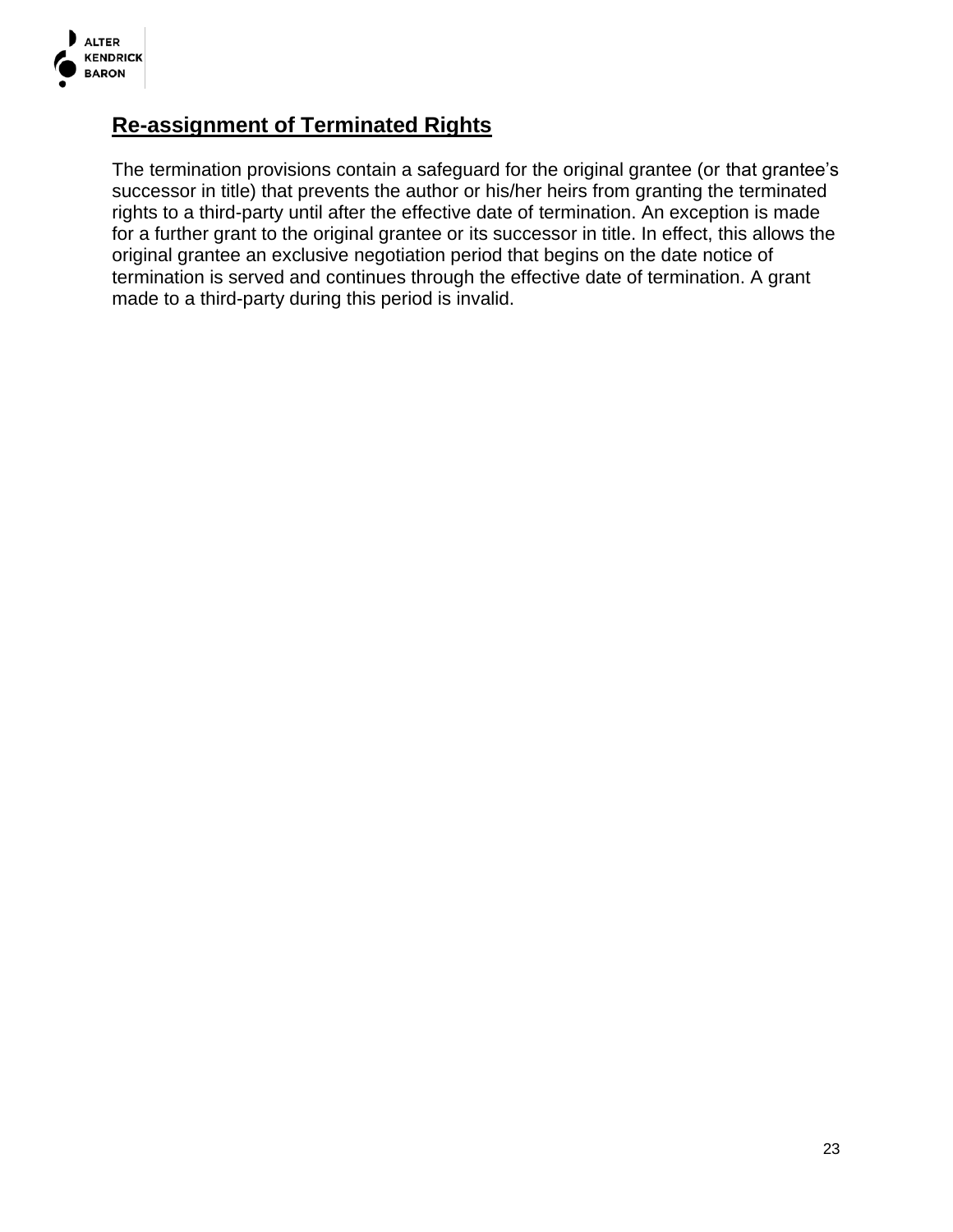

### **Termination Rights and Sound Recordings**

Since the enactment of the Copyright Act, many songwriters, composers and heirs have successfully invoked the statutory termination provisions. However, due to the fact that sound recordings did not come within the scope of federal copyright laws until February 15, 1972, until recently there has been little consideration of the application of the termination provisions to grants of rights in sound recordings.

### **Which Termination Provisions are Available for Sound Recordings?**

Pre-1978 grants of rights in sound recordings fixed on or after February 15, 1972 but before January 1, 1978 may be subject to termination under Section 304(c), provided the sound recording was not created as a work made for hire. Post-1977 grants of rights in sound recordings fixed on or after February 15, 1972 may be subject to termination under Section 203 provided (i) the grant was executed by the author of the sound recording and (ii) the author did not create the sound recording as a work made for hire.

### **Who Is Entitled to Terminate A Grant of Rights in a Sound Recording?**

As discussed above, the termination right is owned by the author of a work, or the statutory heirs of a deceased author. However, the identity of the author of a sound recording is not defined in the Copyright Act, nor has it been the subject of judicial interpretation. Several different approaches have been posed for identifying the author(s) of a sound recording. One position is that the "author" of a sound recording is the artist or artists whose performance is featured thereon, or, in the absence of a featured artist, the producer of the sound recording. A second opinion is that the authors of a sound recording include both the featured artist(s) and the featured producer. A third theory is that the authors of a sound recording include every person (and possibly entity) that had anything to do with the creation of that sound recording, which would include mixers, background singers and session musicians in addition to featured artists and producers. Note that attributing authorship to every person connected to the creation of a sound recording would make it virtually impossible to determine the duration of copyright protection for post-1977 sound recordings because it would necessitate tracking the dates of death of the entire class of potential authors. Further, this position would make it difficult, if not impossible, to determine all potential termination rights claimants and could ultimately result in numerous "owners" of non-exclusive rights in the sound recording.

While attributing authorship in a sound recording to the featured artist(s) or, in the absence of a featured artist, the featured producer would seem to support a result that is consistent with both industry reality and Congressional intent; until this matter is settled through legislation or litigation it will continue to be a subject of debate. In the interim, featured artists and the heirs of deceased artists should assert their termination rights in a timely manner by serving notice of termination in accordance with the rules set forth in the Copyright Act.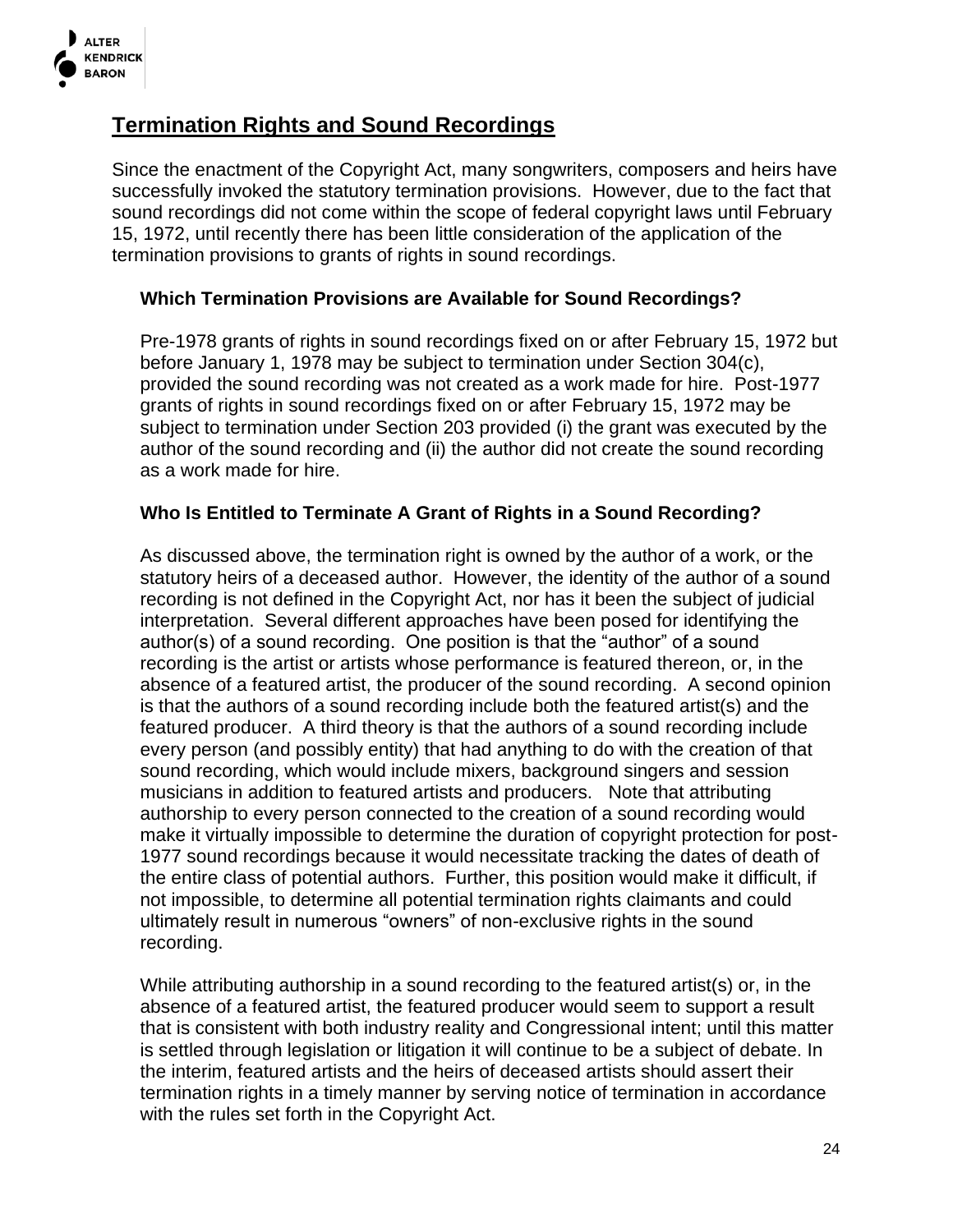

### **Are Sound Recordings Works Made For Hire?**

The grantees of rights in sound recordings (typically, the record labels) frequently take the position that performing artists render their services as employees for hire of the record label and that the grants are outside the scope of the statutory termination provisions. Indeed, the agreements entered into by performing artists and record labels often expressly state that the artist is rendering services as an employee for hire. However, this statement alone is not dispositive. Both the agreements and the artist-record label relationship must be analyzed in order to determine if the artist rendered services as an employee for hire.

Under such an analysis, a pre-1978 recording agreement will constitute work made for hire agreement only if it is found that the artist rendered services as an employee within the scope of his or her employment. Post-1977 recording agreements must be evaluated under the two-prong work made for hire test proscribed in the Copyright Act – (i) did the artist render services as an employee within the scope of his/her employment?; or (ii) were the artist's services specially commissioned as a work for hire for inclusion in one of the nine categories of works enumerated in the Copyright Act?

#### Did the Artist Render Services as an Employee Within the Scope of His/Her Employment?

Each performing artist – record label relationship must be examined through the lens of the agency criteria to determine whether in fact the artist was the employee of the label at the time the sound recording was made. In most cases, the artist – record label relationship will not be found to create an employeeemployer relationship. Importantly, it is rare that a record label will withhold taxes from the monies paid to the artist, or provide the artist with health insurance or other benefits. Note, however, that in cases in which an artist renders services through his or her loan-out corporation, the relationship between the artist and the loan-out company may indeed be deemed to be an employer-employee relationship. In these cases, the loan-out agreement may be enough to prevent the artist from successfully terminating the grant of rights to the record label (as successor in interest to the loan-out company).

#### Were the Artist's Services Expressly Ordered or Commissioned As a Work Made for Hire for Inclusion in One of the Nine Statutorily Designated Categories?

At the outset, it is important to note that sound recordings are **not** specifically included in the nine categories of commissioned works enumerated in the Copyright Act. In 1999, Congress amended the Copyright Act to add sound recordings as a category of commissioned works as part of an unrelated bill and after virtually no debate.<sup>24</sup> The amendment was repealed the following year "without prejudice" to the debate of whether sound recordings may or may not be

<sup>&</sup>lt;sup>24</sup> Intellectual Property and Communication Omnibus Reform Act of 1999, Pub. L. 106-113 §1000(a)(9), 113 Stat. 1501 (repealed 2000).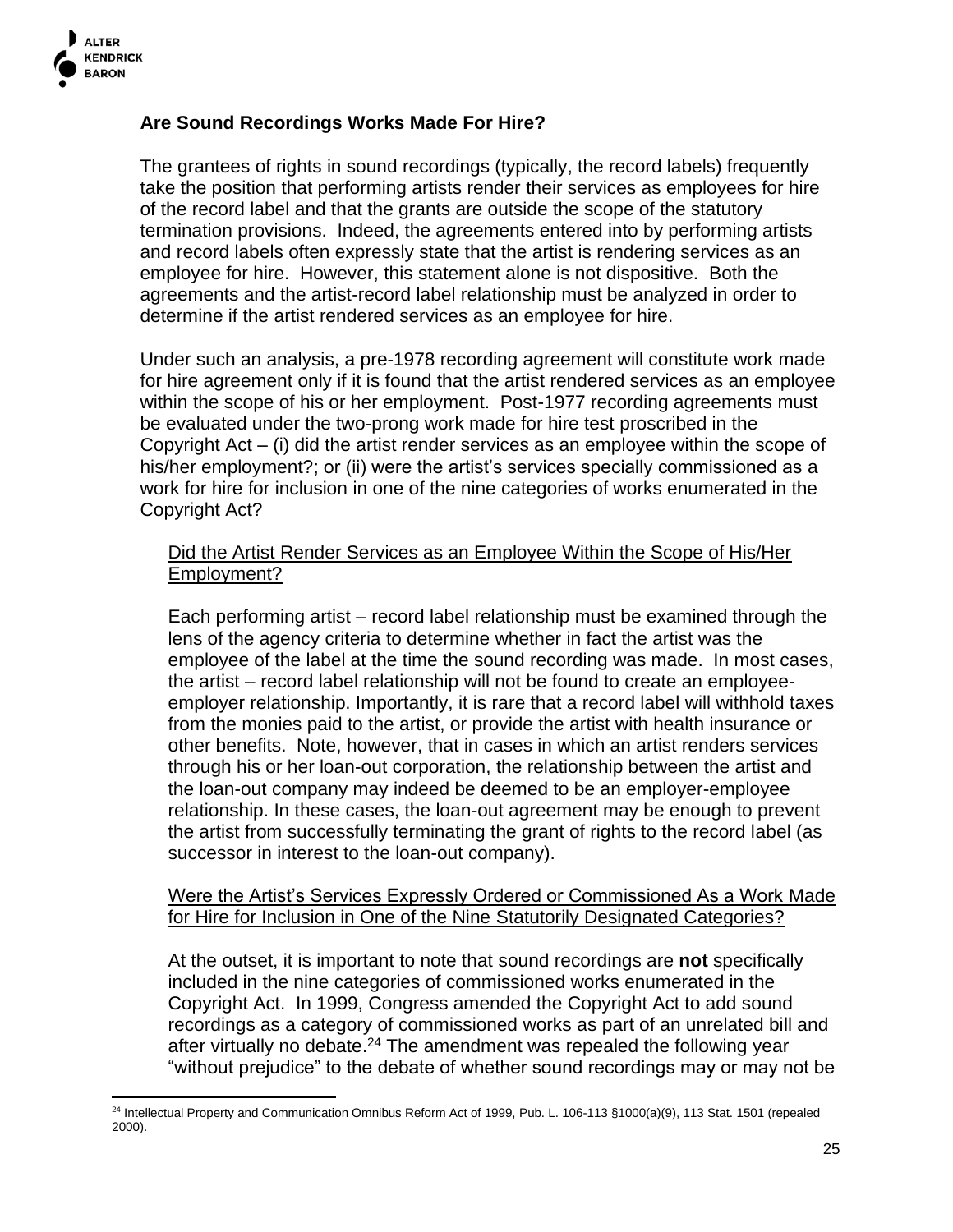

deemed works made for hire.<sup>25</sup> Courts have rejected the argument that a sound recording falls within the category of motion picture or other audiovisual work, thus ruling out one of the nine categories.<sup>26</sup> Services rendered by a performing artist are clearly not commissioned for use in six other categories – translation, supplementary work, instructional text, test, answer material for a test, or an atlas. That leaves two possible applicable categories: contributions to collective works and compilations.

### Do the Artist's Services Constitute A Contribution to a Collective Work or a Compilation?

The Copyright Act defines a collective work as "a work, such as a periodical issue, anthology, or encyclopedia, in which a number of contributions, constituting separate and independent works in themselves, are assembled into a collective whole."<sup>27</sup> A compilation is defined as "a work formed by the collection and assembling of preexisting materials or of data that are selected, coordinated, or arranged in such a way that the resulting work as a whole constitutes an original work of authorship … [including] collective works."<sup>28</sup>

One can certainly envision situations in which a sound recording will fall within the definition of a compilation (for example, a holiday album comprised of preexisting master recordings of individual compositions by different artists). However, the record label position is that ALL sound recordings are collective works or compilations, because there are multiple separate contributions made in the creation of a sound recording, and/or because the record label may rearrange the master recordings of individual compositions delivered by the artist. According to this position, if the performing artist agreed in writing that his/her services were being provided as an employee for hire, then the resulting sound recording would be a work made for hire and the grant of rights therein would not be subject to termination.

This position is arguably going outside the plain meaning of the statute. While multiple people may work on the creation of a sound recording, the work that they provide does not necessarily rise to the level of an original work of authorship. The fact that the record label may rearrange the order of compositions on a recording, or even choose to eliminate compositions, no more renders the sound recording a compilation than does the fact that a book publisher edits an author's novel or rearrange's chapters in a book. Finally, with the growing trend toward the digital release of single-song sound recordings, it will be increasingly more difficult to find that a compilation exists.

<sup>25</sup> 146 Cong. Rec. 7,771 (2000); Work Made for Hire and Copyright Corrections Act of 2000, Pub. L. No. 106-379, 114 Stat. 1444 (codified as amended at 17 U.S.C. §101 (2000)).

<sup>26</sup> See, e.g. Lulirama Ltd. v. Axcess Broadcast Services, Inc., 128 F.3d 872 (5th Cir. 1997).

<sup>27</sup> 17 U.S.C. §101.

<sup>28</sup> 17 U.S.C. §101.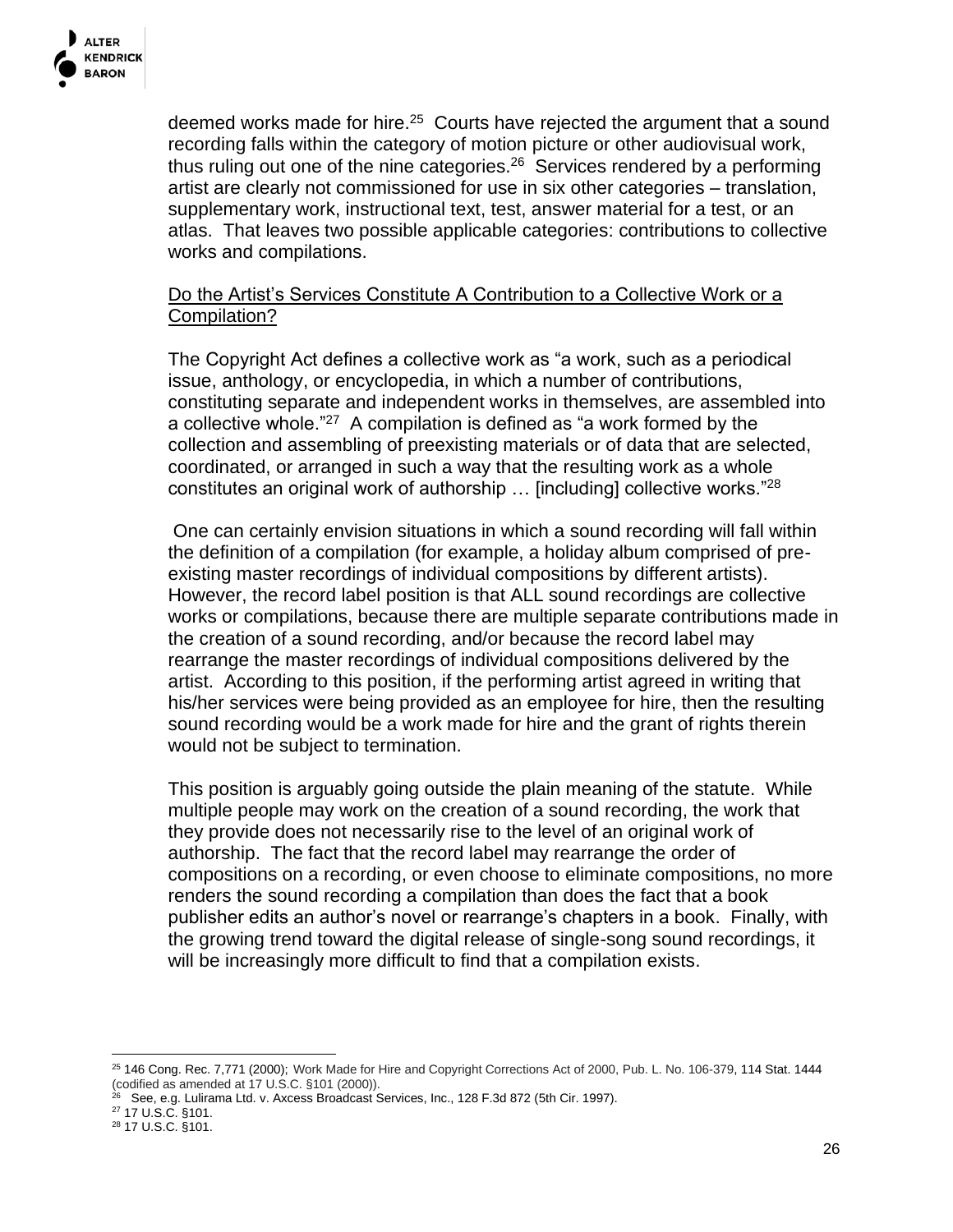

#### **Conclusion**

Whether or not an artist's grant of rights in a sound recording is subject to termination is currently the subject of great debate. Opinion is divided both as to who is entitled to claim authorship of a sound recording, and as to whether an artist's contribution to a sound recording constitutes that of an employee for hire. It is likely that this debate will continue until resolved by a clarifying amendment to the Copyright Act or a ruling of the Supreme Court. In the interim, it is advisable for artists with a colorable claim of authorship to serve notices of termination in a timely manner, so as not lose the opportunity by reason of the applicable notice window closing before notice is served.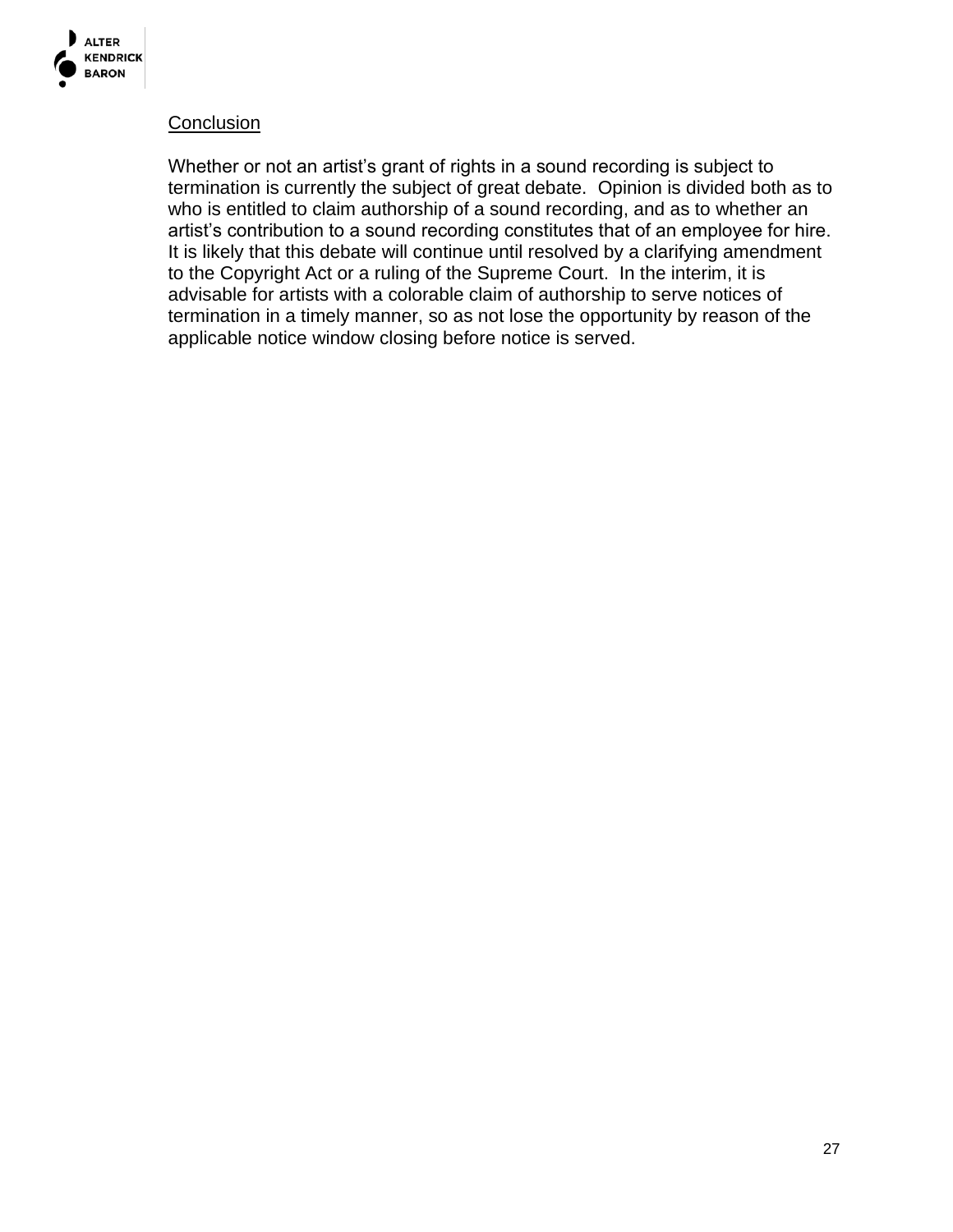

## *Contractual Termination*

The statutory termination provisions enable an author or the heirs of a deceased author to terminate perpetual or "life of copyright" grants under copyright. However, in certain cases it may not be necessary to invoke the statutory termination provisions if a contract itself provides for the expiration or termination of the grant. Some contracts provide for early termination in the event that certain events occur (such as breach by, or bankruptcy of, the grantee) or that certain events fail to occur (such as the failure to meet a minimum guaranteed royalty). Other grants are in the form of option agreements under which rights terminate in the event that an option is not exercised. It was not uncommon prior to 1978 for a grant to be limited on its face to the initial 28-year term of copyright, or for a grant to specify that it was to persist for a limited term of years. It is established case law in the United States that a pre-1978 grant will persist in the United States for the initial term of copyright only unless the grant specifically includes a grant of the renewal term of copyright.<sup>29</sup> Note, however, that the general understanding is that the grant will continue to control outside the United States in these instances unless specific provisions are included in the contract that provide for a limited term outside the United States.

During the mid-twentieth century, a series of original and renewal songwriter form agreements were published by the Songwriter's Protection Agency, successor in interest to AGAC and predecessor in interest to the Songwriter's Guild of America. It is worth noting several of the most commonly used of these forms, which contained specific provisions relating to the term of the contract. While the contract must be reviewed in each instance to determine if the parties amended or modified the standard terms, a basic familiarity with these provisions will alert you to a possibility that a grant will terminate at least in some portion of the territory by virtue of the standard language of the agreement.<sup>30</sup>

#### **The 1939 Uniform Popular Songwriters Contract**

The 1939 Uniform Popular Songwriter Contract (the "1939 UPSC") provides for the grant of rights in a musical composition and the right to secure copyright in the composition throughout the world, including "the right to have and to hold the said copyright and all rights of whatsoever nature thereunder existing." Since the 1939 UPSC does not specifically grant rights for the renewal and/or extended term of copyright, the form is generally understood to convey rights in the United States for the initial 28-year term of copyright only. With respect to the rest of the territory (the world excluding the United States) the grant is understood to persist for the life of copyright in the song in each country of the territory.

### **The 1947 Revised Uniform Popular Songwriters Contract**

<sup>&</sup>lt;sup>29</sup> See e.g., Miller Music Corp. v. Charles N. Daniels, Inc., 362 U.S. 373, 375 (1960); Epoch Producing Corporation v. Killiam Shows, Inc., 522 F.2d 737, 747 (2d Cir. 1975), cert. denied, 424 U.S. 955 (1976); G. Ricordi & Co. v. Paramount Pictures, Inc., 189 F.2d 469, 471 (2d Cir. 1951), cert. denied, 342 U.S. 849 (1951); White-Smith Music Pub. Co. v. Goff, 187 F. 247, 253 (1st Cir. 1911). <sup>30</sup> It is important to review each individual agreement in the context of the series of transactions that may occur during the life of a work. For example, a work that reverts to the author in the United States by reason of a contract that terminates at the end of the initial term of copyright may be the subject of a renewal agreement.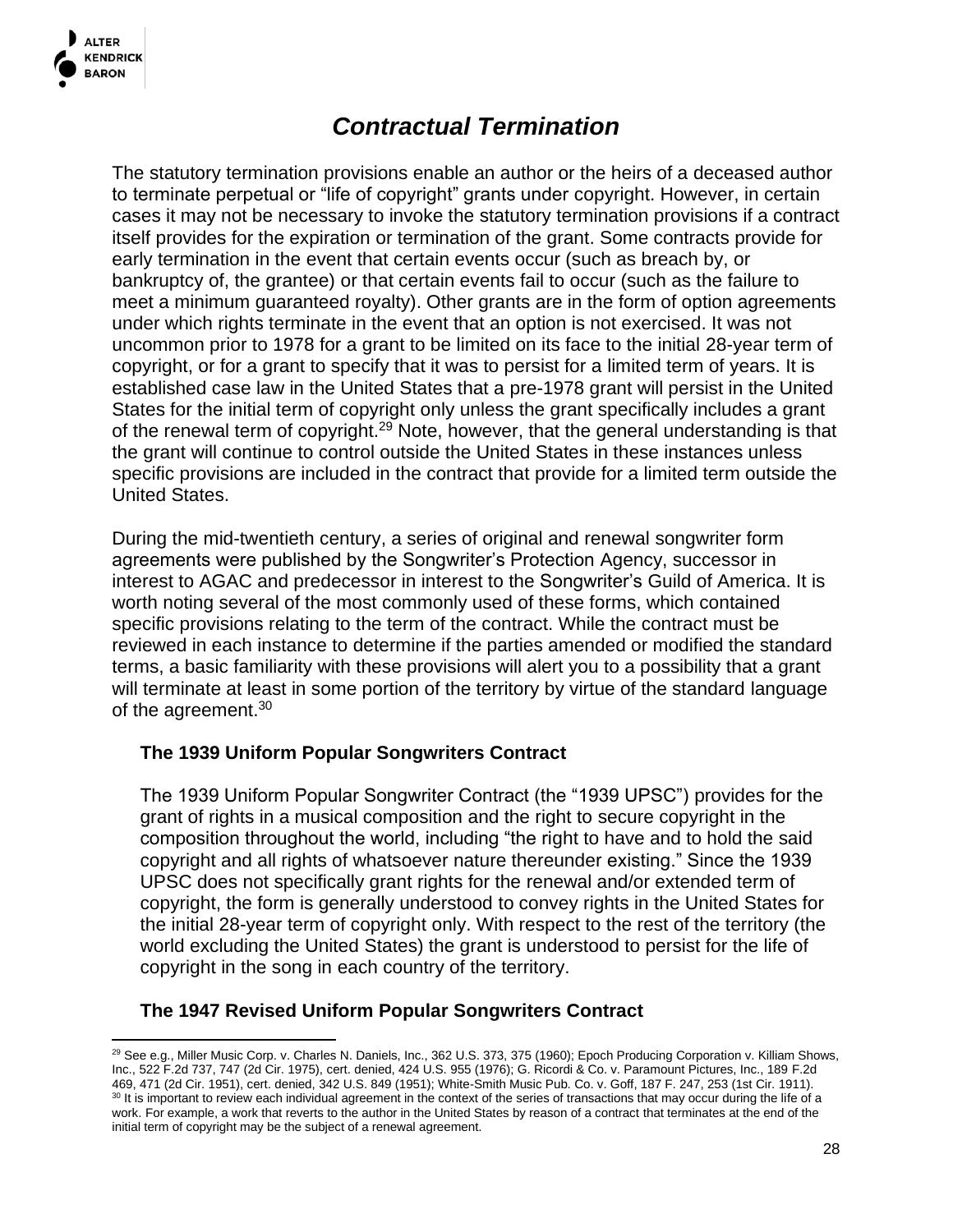

The 1947 Revised Uniform Popular Songwriters Contract (the "1947 UPSC") provides for the worldwide grant of copyright in the subject compositions. The agreement provides that rights will revert to the author in the United States and Canada at the end of the initial term of copyright, or 28 years from the date of publication in the United States, whichever is shorter. The 1947 UPSC does not provide for automatic termination and reversion of rights outside the United States and Canada but does provide in Paragraph 8 that if the author intends to offer for sale the rights in the composition outside the United States and Canada, he/she must give the publisher 6 months' prior written notice of such intention. This notice is known in the industry as the "Paragraph 8 Notice." The 1947 UPSC does not specify when the Paragraph 8 Notice may be served. While the position of some music publishers is that the notice must be served 6 months prior to the expiration of the initial term of copyright, this argument is not supported by the language of the contract. The better interpretation is that the Paragraph 8 Notice may be given at any time (after the initial term of copyright) that the author or his/her heirs decide to offer the rights in the song for sale outside the United States and Canada.

#### **The 1950 Uniform Popular Songwriters Renewal Contract**

The 1950 Uniform Popular Songwriters Renewal Contract (the "1950 UPSRC") provides for the grant of rights for a period equal to the shorter of (i) the second or renewal period of the United States copyright, or (ii) 28 years after the expiration of the first original term of the United States copyright. The 1950 UPSRC provides, further, that on the expiration of the 28-year term the rights to the composition will revert to the author throughout the world, unless foreign rights were granted to a foreign publisher before 1947. The effect of a grant of renewal rights utilizing the 1950 UPSRC is that even if the original songwriter agreement was construed to convey rights outside the United States for the life of copyright in the composition, the grant may only persist until the date 28 years after the original term of United States copyright.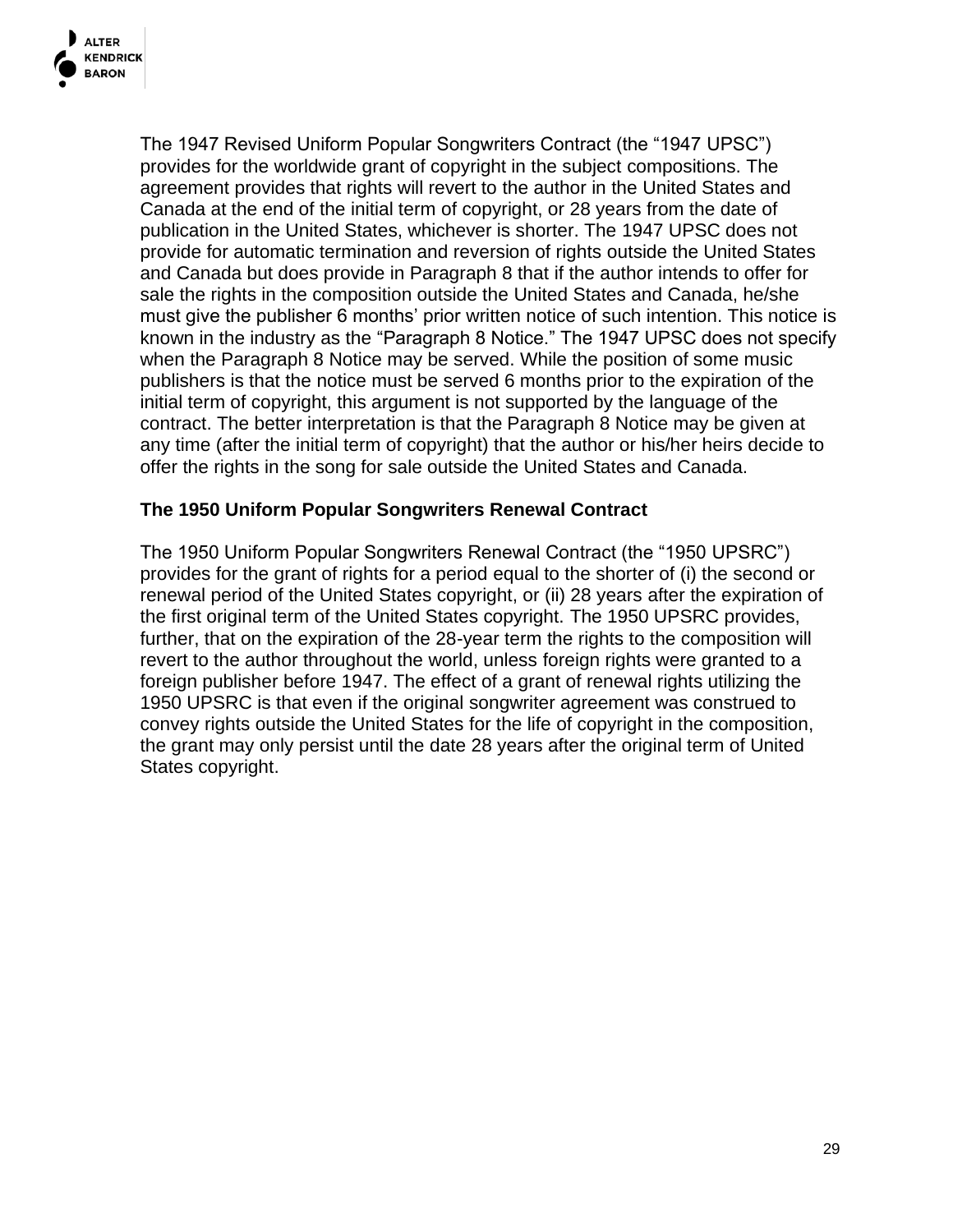

## *The Implications of Foreign Copyright Law*

While our focus in this publication is United States copyright law, certain provisions of foreign copyright law are particularly relevant to creators and owners of musical copyrights and will be briefly touched on here.

### **"Joint" or "Collective" Works**

In the United States, a song written by two or more authors is deemed to be a "joint" work regardless of whether one author composed the music and one author wrote the lyrics or all authors wrote both music and lyrics. This has historically not been the case in certain major foreign territories including Australia, England, Germany, Japan, the Netherlands, New Zealand, Scandinavia, and South Africa. In these "nonjoint" countries where one author writes lyrics and one author composes music, the music and lyrics are each deemed to be an independent contribution to a collective work. The copyright, in this case, runs individually with each of the music and lyrics.

In September 2011, the European Parliament and Council of the European Union adopted a Directive requiring the EU Member States to adhere to a uniform term of protection for musical compositions with words that will expire 70 years after the death of the last to survive of the author of the lyrics or the composer of the musical composition.<sup>31</sup> Each EU Member State is required to pass legislation implementing the Directive, which is to apply to "all such works in protection at the date by which the Member States are required to transpose this Directive."<sup>32</sup> It is not clear whether the Directive requires Member States to retroactively grant copyright protection to the portion of a composition (e.g., the lyrics or the music) which has fallen into the public domain prior to the passage of the implementation legislation. Each country's implementation legislation will need to be analyzed in order to determine the impact on individual compositions.

The status of a work as "joint" or "non-joint" may have implications with regard to duration of copyright, allocation of royalties, and reversionary rights, so it is important to monitor the status of implementation legislation in the EU Member States on this issue.

### **Duration of Copyright**

Outside of the United States the duration of copyright protection is generally measured by a term of years after the death of the author. In countries in which all songs are deemed joint works, the term is based on the date that the last author dies. In countries in which only songs for which all authors both compose and write lyrics are deemed joint works, the term of protection for "non-joint" compositions is measured individually for each of the composer and the lyricist. The following summarizes the current term of copyright protection in several major foreign

<sup>31</sup> Directive 2011/77, 2011 O.J. (L. 265) (EU).

<sup>32</sup> *Id*. at 3.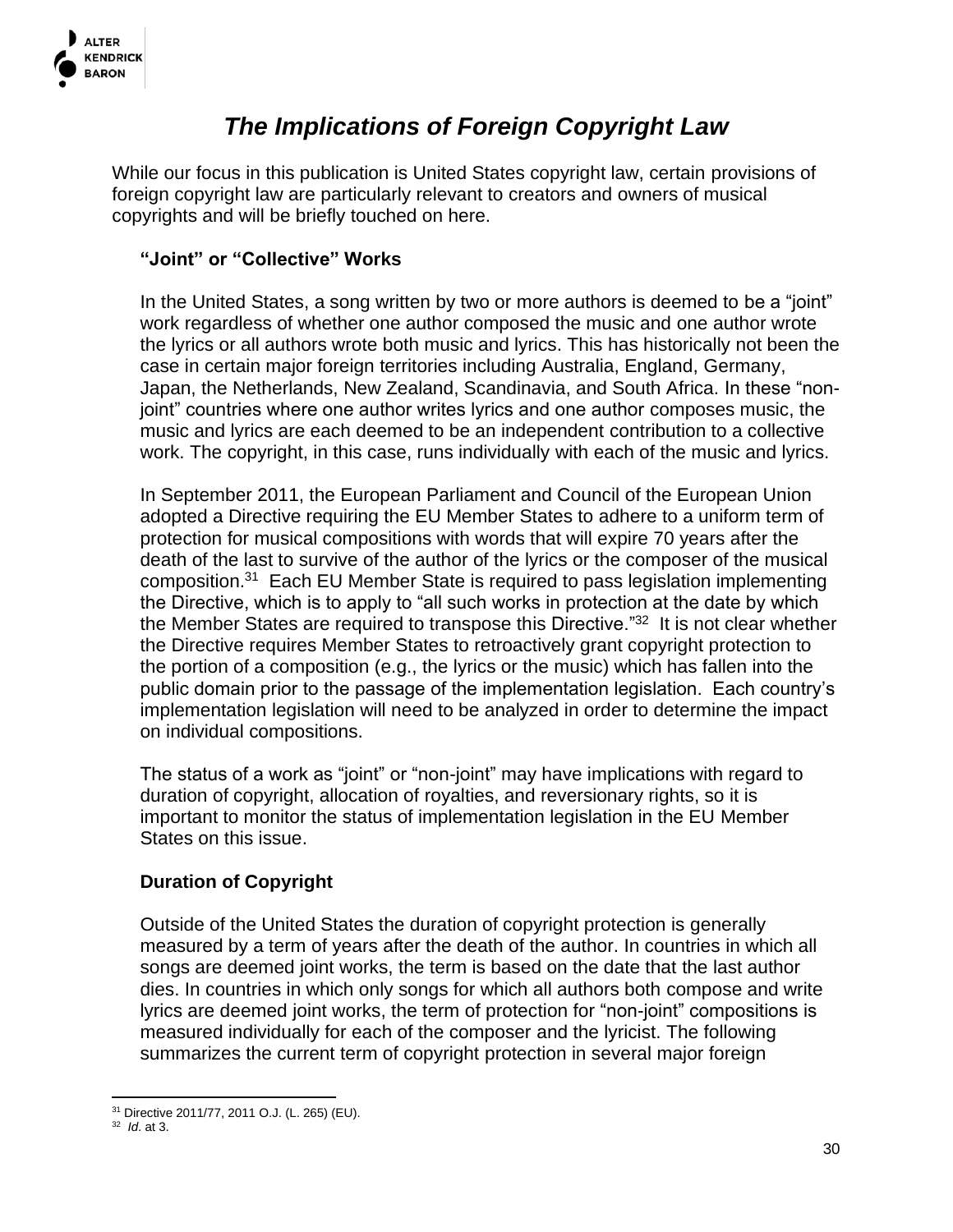

countries. Note that the term of protection for works currently deemed to be "nonjoint" in EU Member States may need to be recalculated once the respective state passes legislation implementing the September 2011 Directive. This list is not complete, and you should check the individual laws of each country.

| <b>Australia:</b>       | Life of the last author to die plus 70 years (measured<br>separately for each author of a "non-joint" work); provided,<br>however, that if an author died on or before December 31,<br>1954, then the duration of copyright is the life of the author<br>plus 50 years |
|-------------------------|------------------------------------------------------------------------------------------------------------------------------------------------------------------------------------------------------------------------------------------------------------------------|
| Canada:                 | Life of the last author to die plus 50 years                                                                                                                                                                                                                           |
| Denmark:                | Life of the last author to die plus 70 years (measured<br>separately for each author of a "non-joint" work)                                                                                                                                                            |
| <b>France:</b>          | Life of the last author to die plus 70 years                                                                                                                                                                                                                           |
| Germany:                | Life of the last author to die plus 70 years (measured<br>separately for each author of a "non-joint" work)                                                                                                                                                            |
| Hong Kong:              | Life of the last author to die plus 50 years (measured<br>separately for each author of a "non-joint" work)                                                                                                                                                            |
| Italy:                  | Life of the last author to die plus 70 years                                                                                                                                                                                                                           |
| Japan:                  | Life of the last author to die plus 50 years (measured<br>separately for each author of a "non-joint" work)                                                                                                                                                            |
| <b>The Netherlands:</b> | Life of the last author to die plus 70 years (measured<br>separately for each author of a "non-joint" work)                                                                                                                                                            |
| <b>New Zealand:</b>     | Life of the last author to die plus 50 years (measured<br>separately for each author of a "non-joint" work)                                                                                                                                                            |
| Norway:                 | Life of the last author to die plus 70 years (measured<br>separately for each author of a "non-joint" work)                                                                                                                                                            |
| <b>South Africa:</b>    | Life of the last author to die plus 50 years (measured<br>separately for each author of a "non-joint" work)                                                                                                                                                            |
| Spain:                  | Life of the last author to die plus 70 years                                                                                                                                                                                                                           |
| Sweden:                 | Life of the last author to die plus 70 years (measured<br>separately for each author of a "non-joint" work)                                                                                                                                                            |
| <b>United Kingdom:</b>  | Life of the last author to die plus 70 years (measured<br>separately for each author of a "non-joint" work)                                                                                                                                                            |

In each instance the copyright subsists through December 31 of the final year of copyright protection.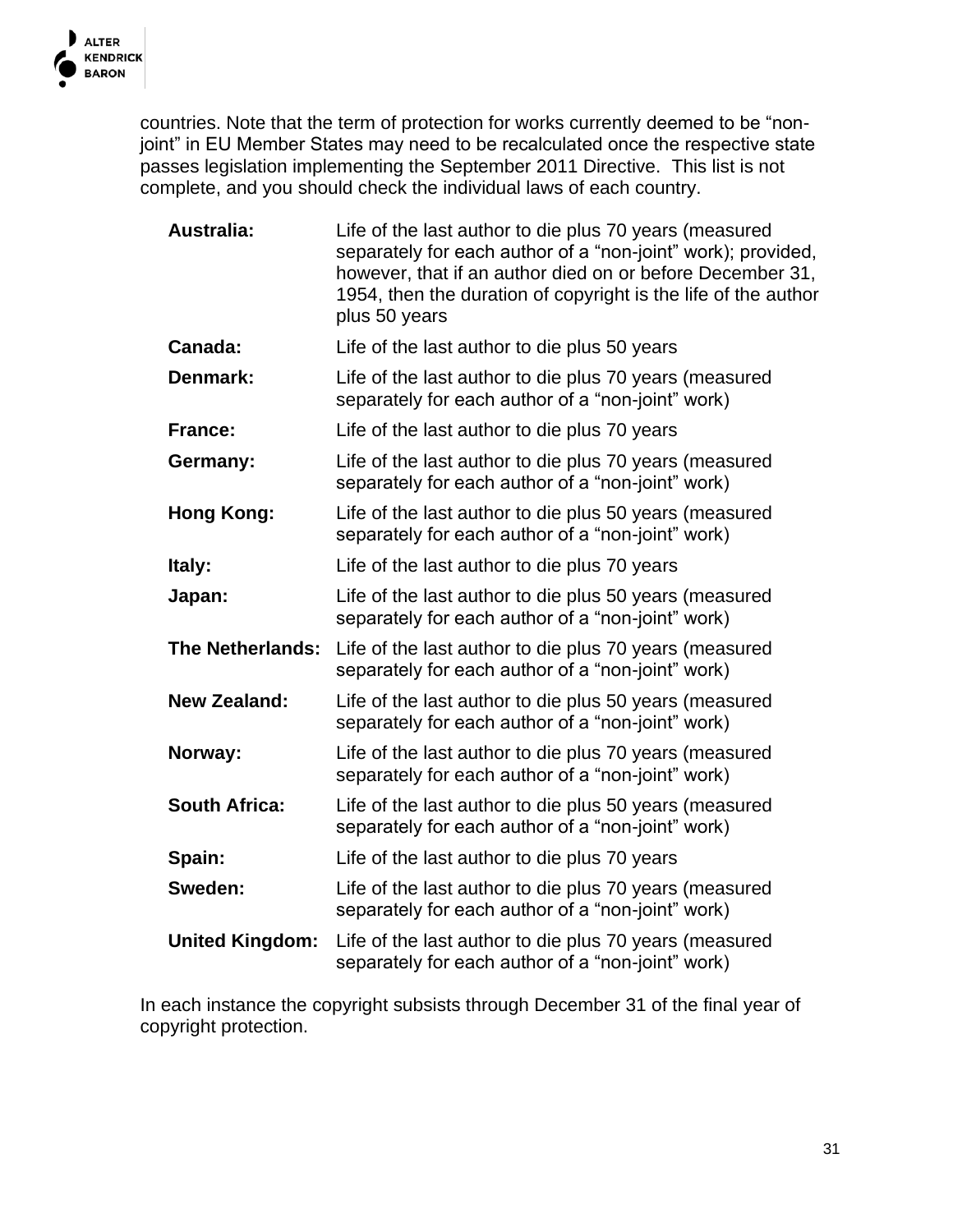

### *British Reversionary Right*

The service of a notice of termination under the Copyright Act is generally believed to effect a termination of rights in the United States only. While there may be a legal or contractual basis for also reclaiming rights outside the United States, this must be evaluated on a case-by-case basis. In addition, an analysis of the relevant foreign copyright laws is recommended. Particularly with respect to older works, the possible application of foreign copyright laws relating to the posthumous reversion of copyrights should be considered. Many foreign jurisdictions recognize some form of reversionary interests. Foremost among the foreign reversionary laws are the provisions relating to the "British Reversionary Right."

The United Kingdom Copyright Act of 1911 provided that copyrighted works granted to a third-party automatically revert to the author's heirs, successors, or legal representatives 25 years after the death of the author under the following circumstances: (i) the author is the first copyright owner of the work, and (ii) the grant being terminated (e.g., the publishing agreement) was made by the author (grants made by the author's heirs are not terminable under Copyright Act of 1911). The Copyright Act of 1911 applied to all of the so-called "British Reversionary Territories" or "BRTs"– that is, all countries that were part of the British Commonwealth as of 1911.<sup>33</sup>

With the passage of time, the individual countries that made up the British Reversionary Territories adopted their own copyright laws, and those laws have also been amended over time. In most of the major BRTs, the concept of a reversionary right was deleted from the law, and in these countries the right exists only until the date that the respective law changed. Accordingly, in the United Kingdom the reversionary right applies only to grants made by the author on or before June 1, 1957. In New Zealand, the reversionary right is available for grants made by the author on or before April 1, 1963. In South Africa, the right applies to grants made by the author on or before September 10, 1965, and in Australia the right is available for grants made by the author on or before May 1, 1969. The reversionary right exists to this day in Canada.

In the "non-joint work" BRTs (all of the major BRTs other than Canada), the actual date of reversion depends on whether or not the work is a joint work. If the work is deemed "joint," then the rights in the song revert on the later of (i) 25 years after the date of death of the first author to die, or (ii) the date of death of the last author to die. In these countries, if the work is deemed "non-joint" then the reversionary date is calculated separately for each author. In Canada, the reversion occurs 25 years after the date of death of the last author to die. While the Copyright Act of 1911 provides for the automatic reversion of rights in the subject works, as a practical matter the music

<sup>33</sup> The British Reversionary Territories are generally believed to include the following: Anguilla, Antigua, Ascension Islands, Australia, Bahamas, Bangladesh, Barbados, Barbuda, Belize, Bermuda, Botswana, British Antarctic Territory, British Virgin Islands, Brunei, Canada, Cayman Islands, Central and Southern Line Islands, Channel Islands, Cyprus, Dominica, Falkland Islands, Federated Malay States, Gambia, Ghana, Gibraltar, Grenada, Guyana, Haiti, Hong Kong, India, Republic of Ireland, Isle of Man, Israel, Jamaica, Kenya, Kiribati, Lesotho, Malawi, Malaysia, Malta, Mauritius, Montserrat, New Zealand, Nigeria, North Borneo, Pakistan, Pitcairn Islands, Rendonda, Republic of South Africa, Sarawak, Seychelles, Sierra Leone, Singapore, Solomon Islands, Somalia, South Georgia, South Sandwich Islands, Sri Lanka, St. Helena, St. Kitts-Nevis, St. Lucia, St. Vincent, Swaziland, Tanzania, Tonga, Trinidad and Tobago, Tristan de Cunha, Turks and Caicos Islands, Tuvalu, Uganda, United Kingdom, Zambia, Zimbabwe.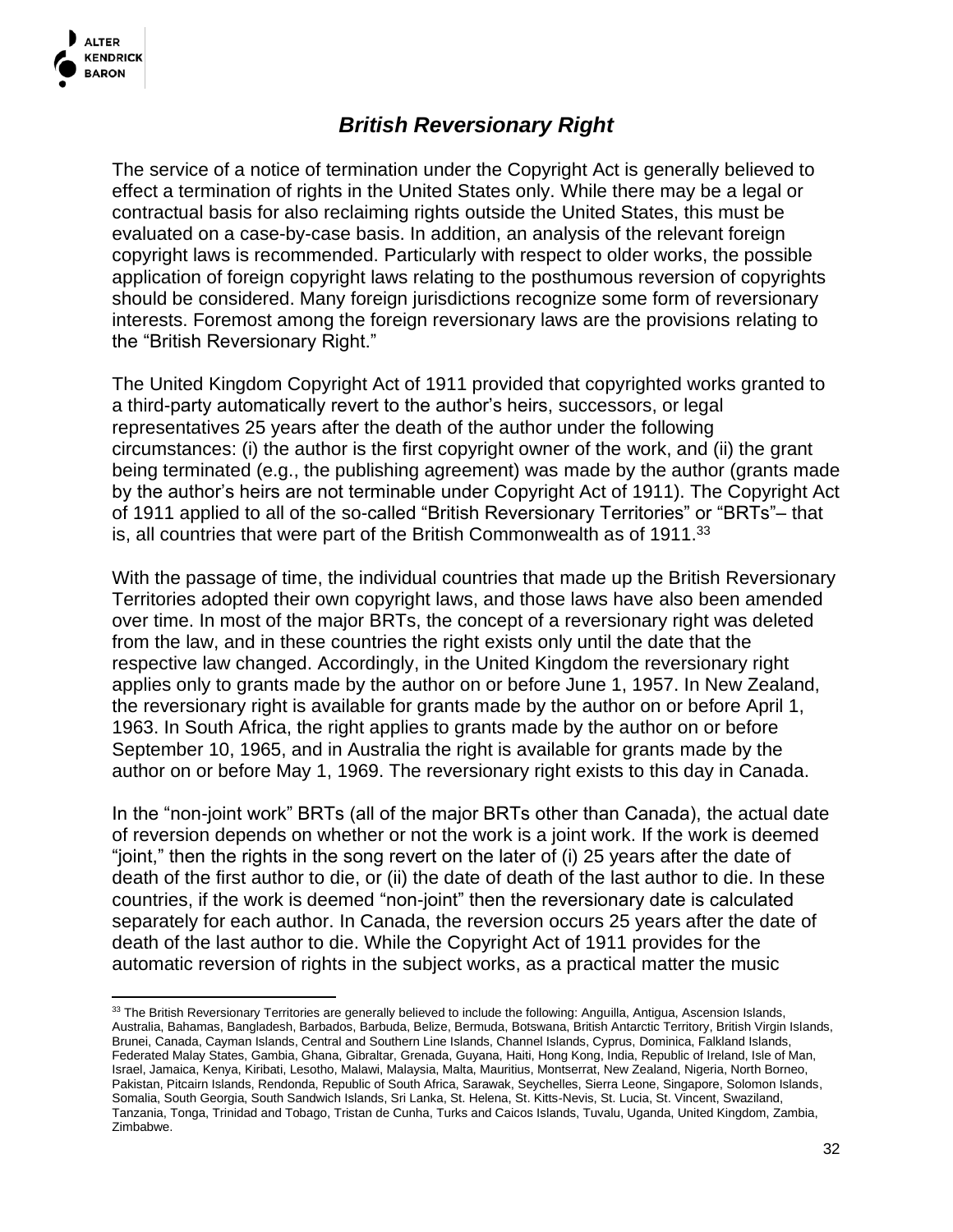

publisher will continue to claim ownership in the songs (and retain the publisher's share of income) until the author's heirs assert their reversionary rights.

The Copyright Act of 1911 does not require that a particular form of notice be sent in order to claim reversionary rights. To facilitate your claim you should identify the author of the composition, the date of the original composition, the parties to the original contract and their successors in interest, the author's date of death, and the relationship of the reversionary claimants to the author (i.e., heirs, executor, trustee, or legal representative). There is no time limit on claiming reversionary rights; the claim may be made at any time following the 25th anniversary of the author's death. Given the popularity of American musical "standards" in the British territories, the British reversionary rights in these countries can be valuable indeed.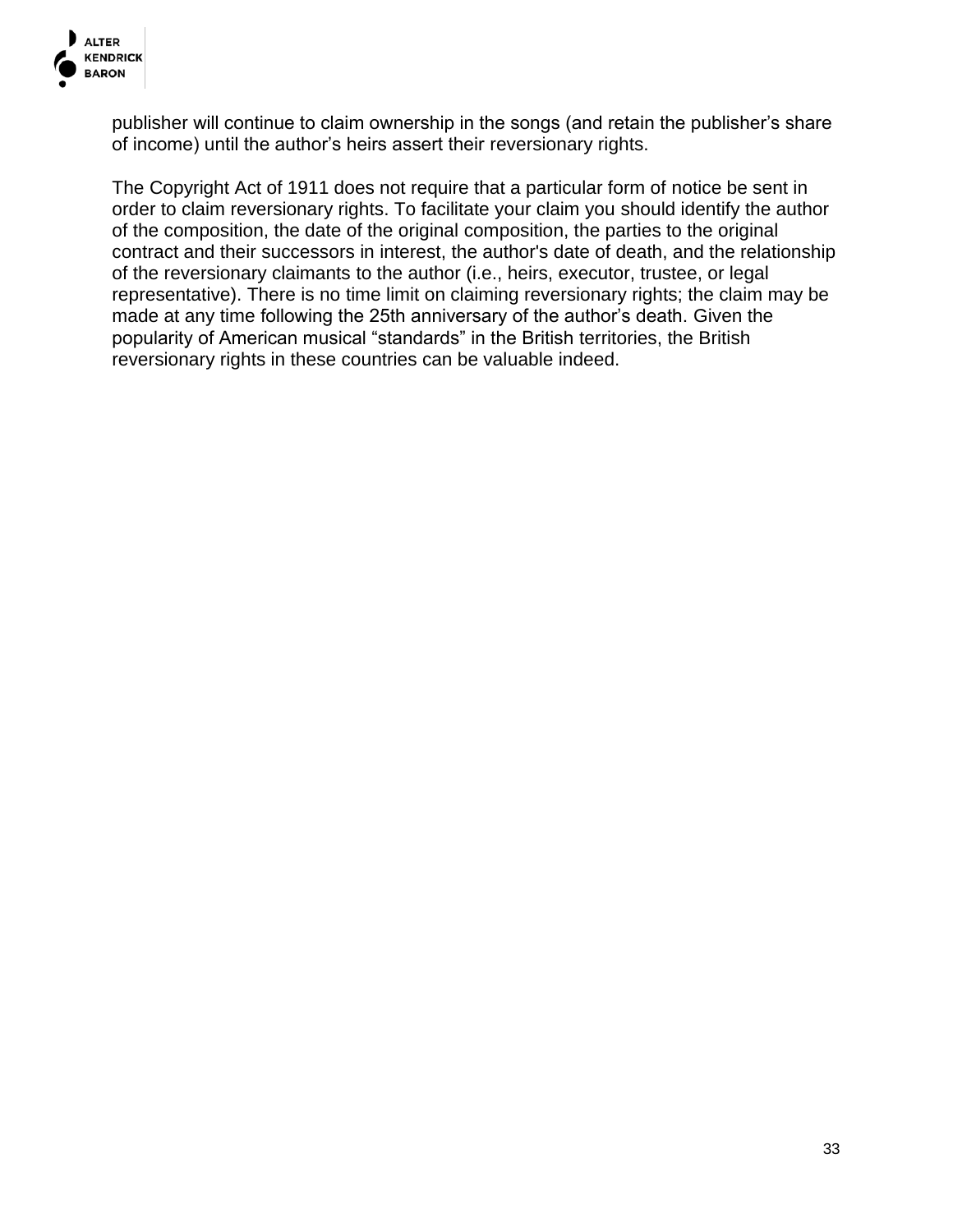

## *Concluding Thoughts*

### **For Composers and Lyricists**

The job of a composer and lyricist is to create. It is very common for creators to leave the business of their creations to managers, agents, and lawyers. These professionals are generally well versed in the specifics of registering works for copyright and handling the transactional matters of licensing and selling copyrights. However, it is critically important for the future of your songs that you yourself have a basic understanding of the workings of the copyright laws and the legacy you are leaving for your heirs. Planning ahead for the ongoing management of your compositions and keeping careful and detailed records of copyright registrations, licenses, and grants will help ensure the smooth ongoing administration of your works. Your compositions are not only your legacy to your children and grandchildren; they are an important part of America's cultural heritage. If you understand the rights and protections afforded to the author and his/her heirs by the copyright laws, you will be able to enhance the economic portfolio of your compositions. Careful safeguarding of musical copyrights helps to prevent the abuse of treasured works and ensures that the compositions receive the honor and appreciation they deserve.

### **For Heirs**

Before you can determine the scope of the rights you have inherited and the potential for expanding the catalogue in the future (including claiming renewal term rights and/or terminating prior grants) you need as much information as possible. In a perfect world, the composer would leave you a file cabinet filled with precise information regarding the status of his or her musical compositions. The file would contain a complete list of songs written in whole or part by the composer, the identity of any co-writers, certified copies of all copyright registrations and renewal registrations, certified copies of all notices of termination served by the composer, an up-to-date copyright search report, and copies of all contracts entered into by the composer relating to the compositions (including agreements with co-writers, music publishers, performing rights organizations, managers, motion picture producers, record producers, and similar documents). However, it is the rare composer who is so attentive to the minutiae of copyright administration. Often, you will have to reconstruct the history of the composer's work before planning for the catalogue's future.

### **The Future Administration of Your Musical Copyrights**

### **How Do You Administer Your "Recaptured" Compositions**

Upon the effective date of termination of a grant, the songwriter or his/her heirs will identify a publisher for purposes of administering the music publishing rights in the song. At the outset, it is customary for this entity to be the songwriter's or heirs' whollyowned publishing entity (be it a corporation, partnership, or d/b/a for the writer or heirs). The long-term administration of the compositions is generally handled in one of three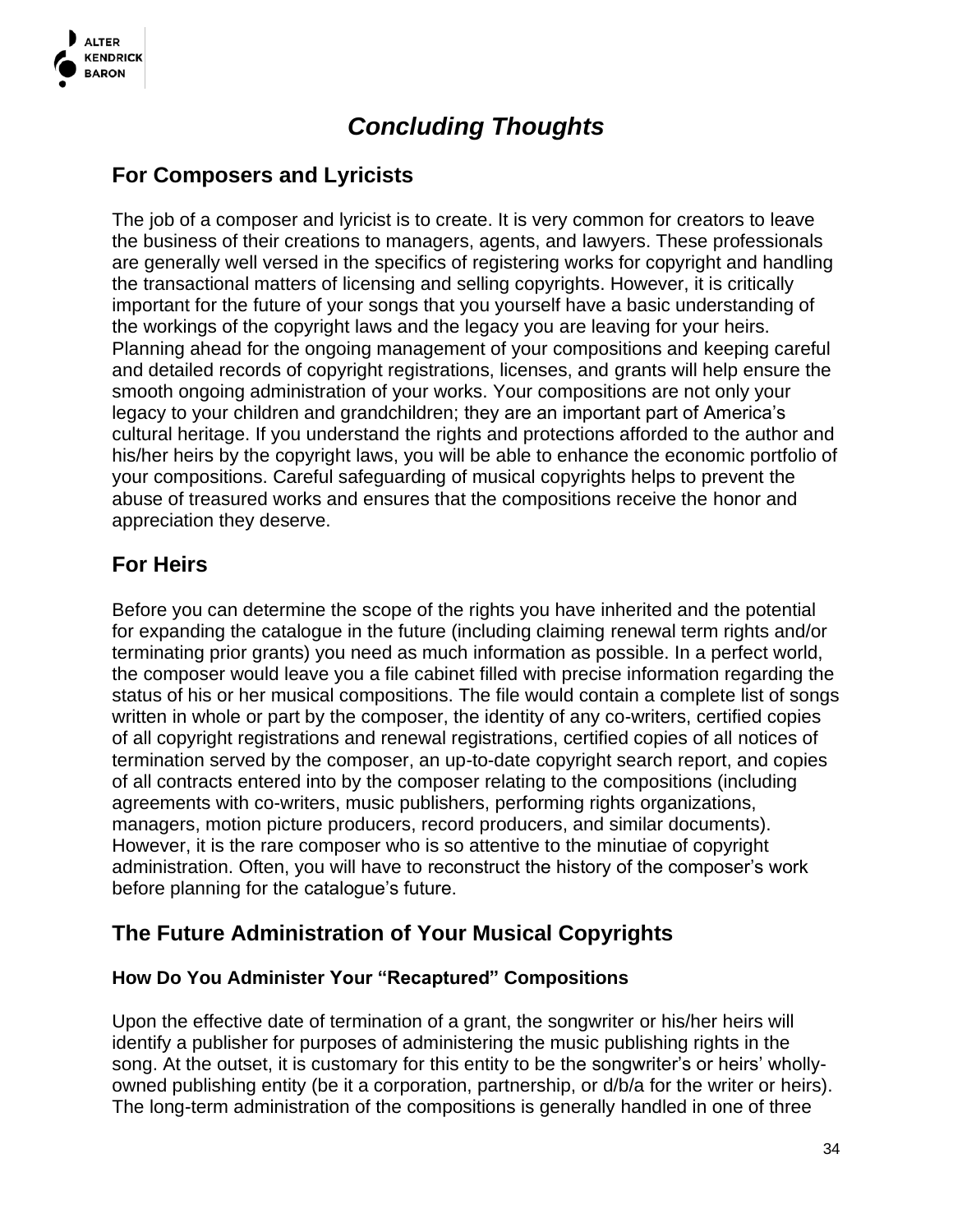

ways – the catalogue may continue to be handled by the songwriter or heirs (selfpublished), the catalogue may be administered by a third-party music publisher, or the catalogue may be sold to a third-party music publisher.

#### **Self-Administered Catalogues**

In the event the songwriter or heirs decide to personally administer future exploitation of the catalogue, the copyrights in the compositions will be retained by the songwriter or heirs. The self-publisher will handle all requests for uses of the compositions as well as the marketing and proactive exploitation of the catalogue.

### **Administration Agreements**

Alternatively, the songwriter or heirs and their publishing entity may enter into an administration agreement for a term of years with an unrelated music publisher (either the original publisher or a third-party music publisher). In this case, the copyrights in the compositions will be retained by the songwriter or heirs. The music publisher will be authorized to administer some or all of the music publishing rights in the compositions, subject to contractually established parameters (such as approval rights for the songwriter or heirs), deduct agreedupon fees, and remit the balance to the songwriter or heirs. The amounts retained by the music publishing administrator, the advance and/or guarantee payable to the songwriter or heirs, and the scope of the rights granted to the music publishing administrator will be established in the negotiations between the parties.

#### **Sale of Catalogue/Co-Publishing Agreements**

Finally, the songwriter or heirs and their publishing entity may elect to sell all or a portion of the recaptured copyrights (or an interest therein) to an unrelated music publisher (either the original publisher or a third-party publisher). The sale of a partial interest in the copyrights is known as a "co-publishing" arrangement. While such a sale is usually for the life of copyright, it is possible to negotiate a sale for a limited term of years with a contractually established reversion date. The songwriter or heirs will usually retain the right to receive the writer's share of the royalties generated from the catalogue and in the co-publishing situation, a portion of the publisher's share of the royalties. The author or heirs may also elect to sell all or a portion of the writer's share of the royalties.

Remember, if you sell the copyrights in the songs that you own as a result exercising your Section 304(c) termination right, you will not be entitled to subsequently recapture the rights under Section 304(d). Bear in mind also that a purchase price that seems substantial at the time of sale may prove to be inadequate in hindsight. You should carefully consider the options of selfpublishing your catalogue or entering into an administration agreement prior to electing to sell your copyrights.